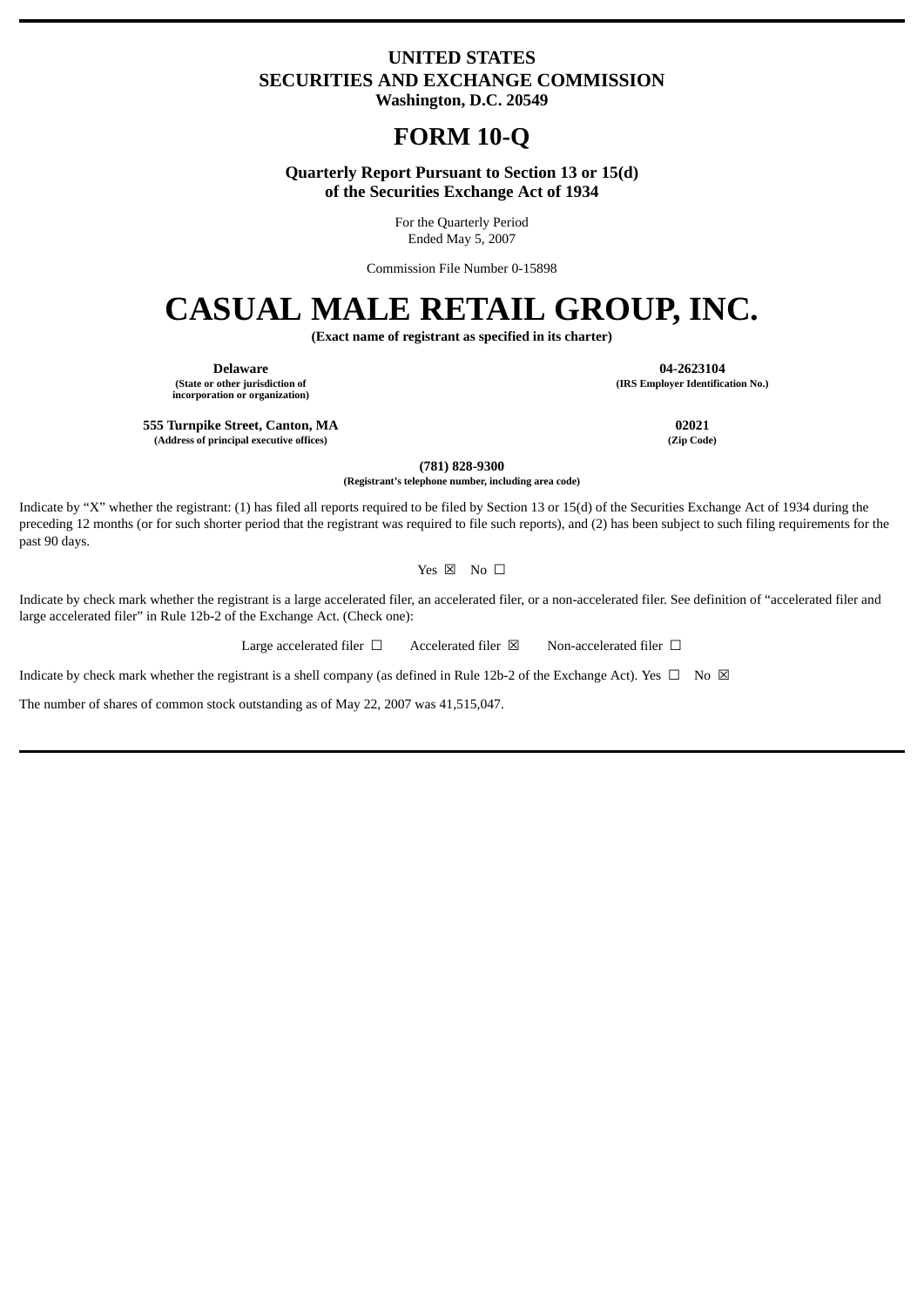**Item 1. Financial Statements.**

## **CASUAL MALE RETAIL GROUP, INC. CONSOLIDATED BALANCE SHEETS**

(In thousands, except share data)

|                                                                                                                      | May 5, 2007 |              | <b>February 3, 2007</b> |
|----------------------------------------------------------------------------------------------------------------------|-------------|--------------|-------------------------|
| <b>ASSETS</b>                                                                                                        | (unaudited) |              |                         |
| Current assets:                                                                                                      |             |              |                         |
| Cash and cash equivalents                                                                                            | \$<br>6,653 | $\mathbb{S}$ | 5,325                   |
| Accounts receivable                                                                                                  | 3,536       |              | 3,833                   |
| Inventories                                                                                                          | 122,690     |              | 114,535                 |
| Deferred income taxes                                                                                                | 7,417       |              | 6,897                   |
| Prepaid expenses and other current assets                                                                            | 10,473      |              | 11,133                  |
| Total current assets                                                                                                 | 150,769     |              | 141,723                 |
| Property and equipment, net of accumulated depreciation and amortization                                             | 59,860      |              | 59,063                  |
| Other assets:                                                                                                        |             |              |                         |
| Goodwill                                                                                                             | 60,636      |              | 60,636                  |
| Other intangible assets                                                                                              | 35,446      |              | 35,534                  |
| Deferred income taxes                                                                                                | 20,921      |              | 21,384                  |
| Other assets                                                                                                         | 2,078       |              | 2,096                   |
| Total assets                                                                                                         | \$329,710   | \$           | 320,436                 |
|                                                                                                                      |             |              |                         |
| <b>LIABILITIES AND STOCKHOLDERS' EQUITY</b>                                                                          |             |              |                         |
| <b>Current liabilities:</b>                                                                                          |             |              |                         |
| Current portion of other long-term debt                                                                              | \$          | \$           | 688                     |
| Current portion of deferred gain on sale-leaseback                                                                   | 1,465       |              | 1,465                   |
| Accounts payable                                                                                                     | 30,892      |              | 35,368                  |
| Income taxes payable                                                                                                 | 1,192       |              | 614                     |
| Accrued expenses and other current liabilities                                                                       | 22,821      |              | 28,278                  |
| Notes payable                                                                                                        | 55,600      |              | 8,529                   |
| Total current liabilities                                                                                            | 111,970     |              | 74,942                  |
| Long-term liabilities:                                                                                               |             |              |                         |
| Deferred gain on sale-leaseback, net of current portion                                                              | 26,011      |              | 26,378                  |
| Other long-term liabilities                                                                                          | 950         |              | 1,070                   |
| <b>Total liabilities</b>                                                                                             | 138,931     |              | 102,390                 |
| Stockholders' equity:                                                                                                |             |              |                         |
| Preferred stock, \$0.01 par value, 1,000,000 shares authorized, none outstanding at May 5, 2007 and February 3, 2007 |             |              |                         |
| Common stock, \$0.01 par value, 75,000,000 shares authorized, 51,958,573 and 50,860,322 shares issued at May 5,      |             |              |                         |
| 2007 and February 3, 2007, respectively                                                                              | 520         |              | 509                     |
| Additional paid-in capital                                                                                           | 268,060     |              | 258,334                 |
| <b>Accumulated deficit</b>                                                                                           | (125)       |              | (1,249)                 |
| Treasury stock at cost, 9,777,771 shares and 6,686,029 shares at May 5, 2007 and February 3, 2007, respectively      | (76, 913)   |              | (38,570)                |
| Accumulated other comprehensive loss                                                                                 | (763)       |              | (978)                   |
| Total stockholders' equity                                                                                           | 190,779     |              | 218,046                 |
| Total liabilities and stockholders' equity                                                                           | \$329,710   | \$           | 320,436                 |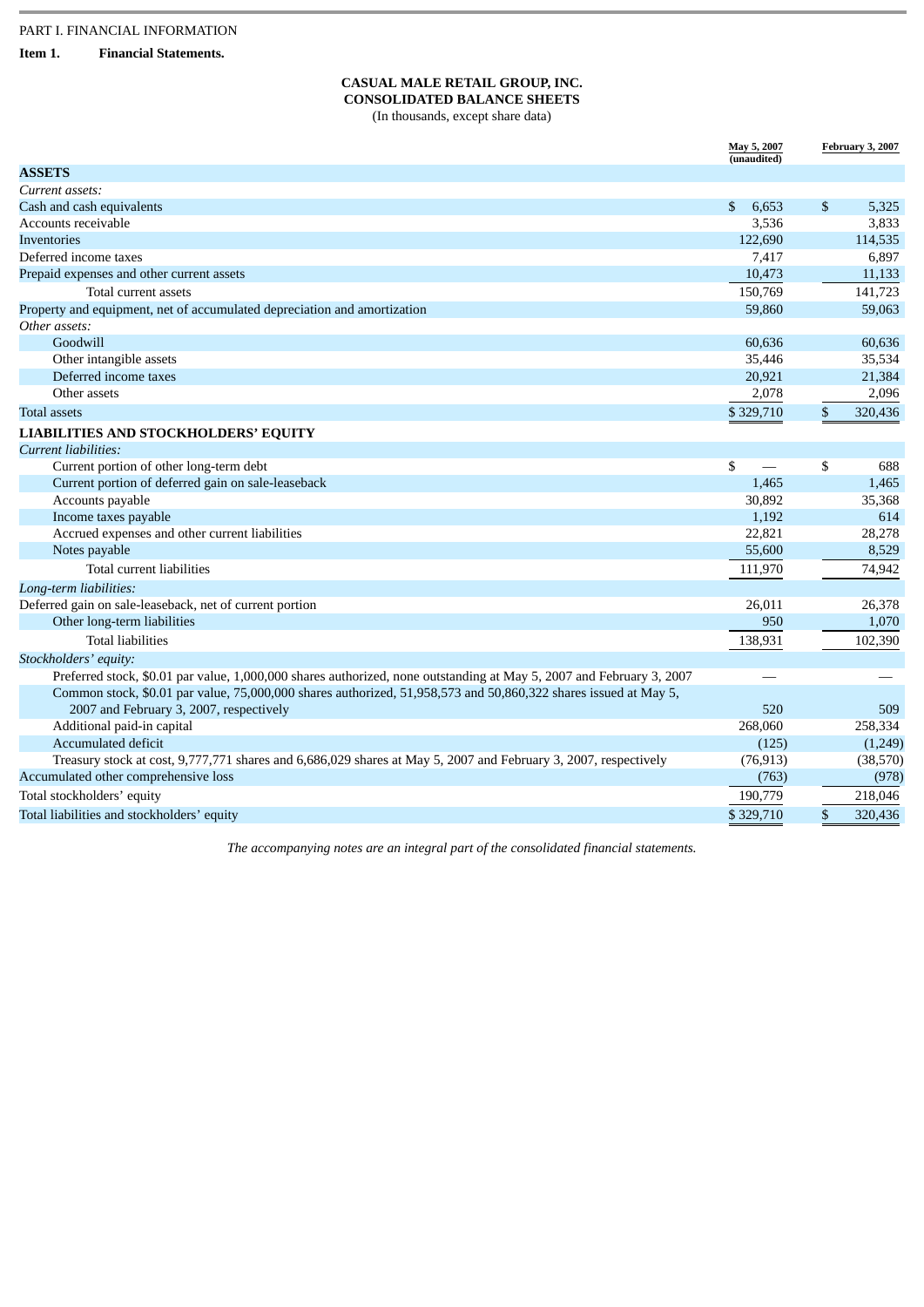#### **CASUAL MALE RETAIL GROUP, INC. CONSOLIDATED STATEMENTS OF OPERATIONS** (In thousands, except per share data) (Unaudited)

 **Three Months Ended May 5, 2007 April 29, 2006**  $S$ ales  $$ 111,304$   $$ 102,864$ Cost of goods sold, including occupancy 60,348 57,860 Gross profit 50,956 45,004 Expenses: Selling, general and administrative 44,356 39,359 Depreciation and amortization 4,057 3,250 Total expenses 48,413 42,609 Operating income 2,543 2,395 Other income, net 138 1,112<br>Interest expense, net 138 1,112<br>(807) (1,219) Interest expense, net Income before provision for income taxes and the taxes and the set of the set of the set of the set of the set of the set of the set of the set of the set of the set of the set of the set of the set of the set of the set o Provision for income taxes  $\frac{750}{\$ \ \ 1,124}$   $\frac{901}{\$ \ \ 1,387}$ Net income  $\qquad \qquad$  5 1,124 \$ 1,387 Net income per share - basic and diluted  $\overline{\text{S}}$  0.03  $\overline{\text{S}}$  0.04 Weighted average number of common shares outstanding - Basic 42,191 34,887 - Diluted 44,383 37,118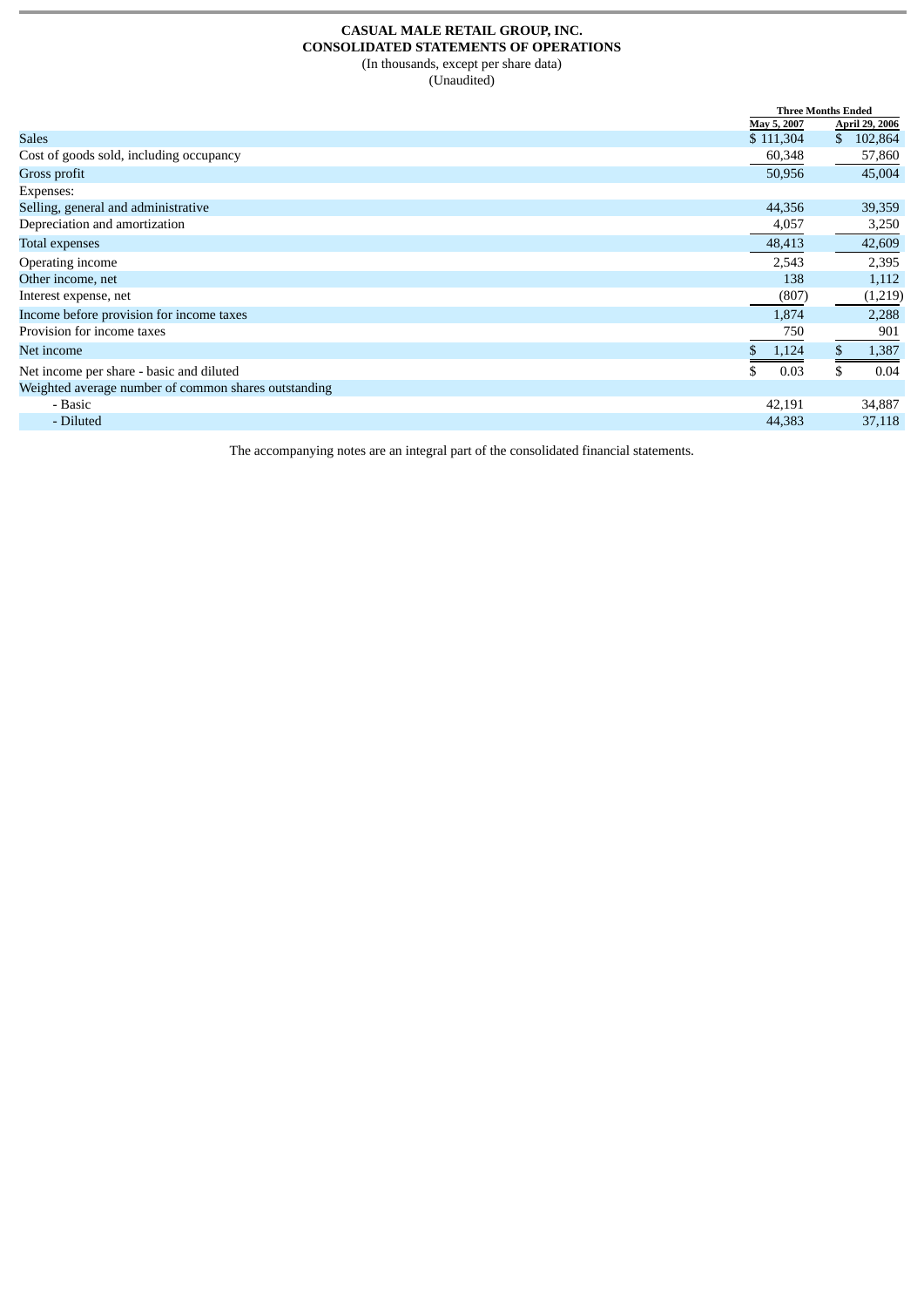#### **CASUAL MALE RETAIL GROUP, INC. CONSOLIDATED STATEMENTS OF CASH FLOWS** (In thousands) (Unaudited)

**Three Months Ended**<br>May 5, 2007 **April 2 May 5, 2007 April 29, 2006** Cash flows from operating activities: Net income  $\qquad \qquad \text{S} \quad 1,124$   $\qquad \text{S} \quad 1,387$ Adjustments to reconcile net income to net cash used for operating activities: Depreciation and amortization 4,057 3,250 Gain on sale of subsidiary **2006** California Control of the Control of the Control of the Control of the Control of the Control of the Control of the Control of the Control of the Control of the Control of the Control of t Amortization of deferred gain from sale-leaseback (366) (366) (366) **Issuance of common stock to related party Alternative Common stock to related party Alternative Common stock to related party 50** Issuance of common stock to Board of Directors **49** 40 40 Stock based compensation expense 52 Loss on disposal of fixed assets  $\sim$  37 Changes in operating assets and liabilities: Accounts receivable 159 (247)  $I$ nventories (8,155) (11,814) (11,814) Prepaid expenses (792) (792) Other intangibles (1,253) (1,253) Other assets (37) (691)  $\alpha$  Accounts payable  $(4,476)$  645<br> $\alpha$  and  $(4,476)$  645 Income taxes payable **1986** and other current liabilities **1986** and the set of the set of the set of the set of the set of the set of the set of the set of the set of the set of the set of the set of the set of the set of Accrued expenses and other current liabilities Net cash used for operating activities  $(12,735)$ Cash flows from investing activities: Additions to property and equipment (4,711) (2,543)<br>
Net proceeds from sale-leaseback of corporate headquarters (4,711) (2,543) Net proceeds from sale-leaseback of corporate headquarters and the same same control of the state of subsidiary, LP Innovations, Inc. (25,938 and 2,570 and 2,570 and 2,570 and 2,570 and 2,570 and 2,570 and 2,570 and 2,570 Net proceeds from sale of subsidiary, LP Innovations, Inc. 138 Net cash (used for) provided by investing activities (4,573) 55,965 Cash flows from financing activities: Net borrowings (repayments) under credit facility and the state of the state of the state of the state of the state of the state of the state of the state of the state of the state of the state of the state of the state of Principal payments on long-term debt (6,312) (6,312) Repurchase of common stock and proportion program and warrants and service common stock under option program and warrants and service common stock under option program and warrants and service common stock under option pro Issuance of common stock under option program and warrants 3,262 3,262 3,262 3,262 3,262 3,262 3,262 3,262 3,262 3,262 3,262 3,262 3,262 3,262 3,262 3,262 3,262 3,262 3,262 3,262 3,262 3,262 3,262 3,262 3,262 3,262 3,262 3 Net cash provided by (used for) financing activities (40,029) (40,029) Net change in cash and cash equivalents 1,328 3,201 Cash and cash equivalents: Beginning of the period 5,568 End of the period  $\overline{3}$  6,653  $\overline{3}$  8,769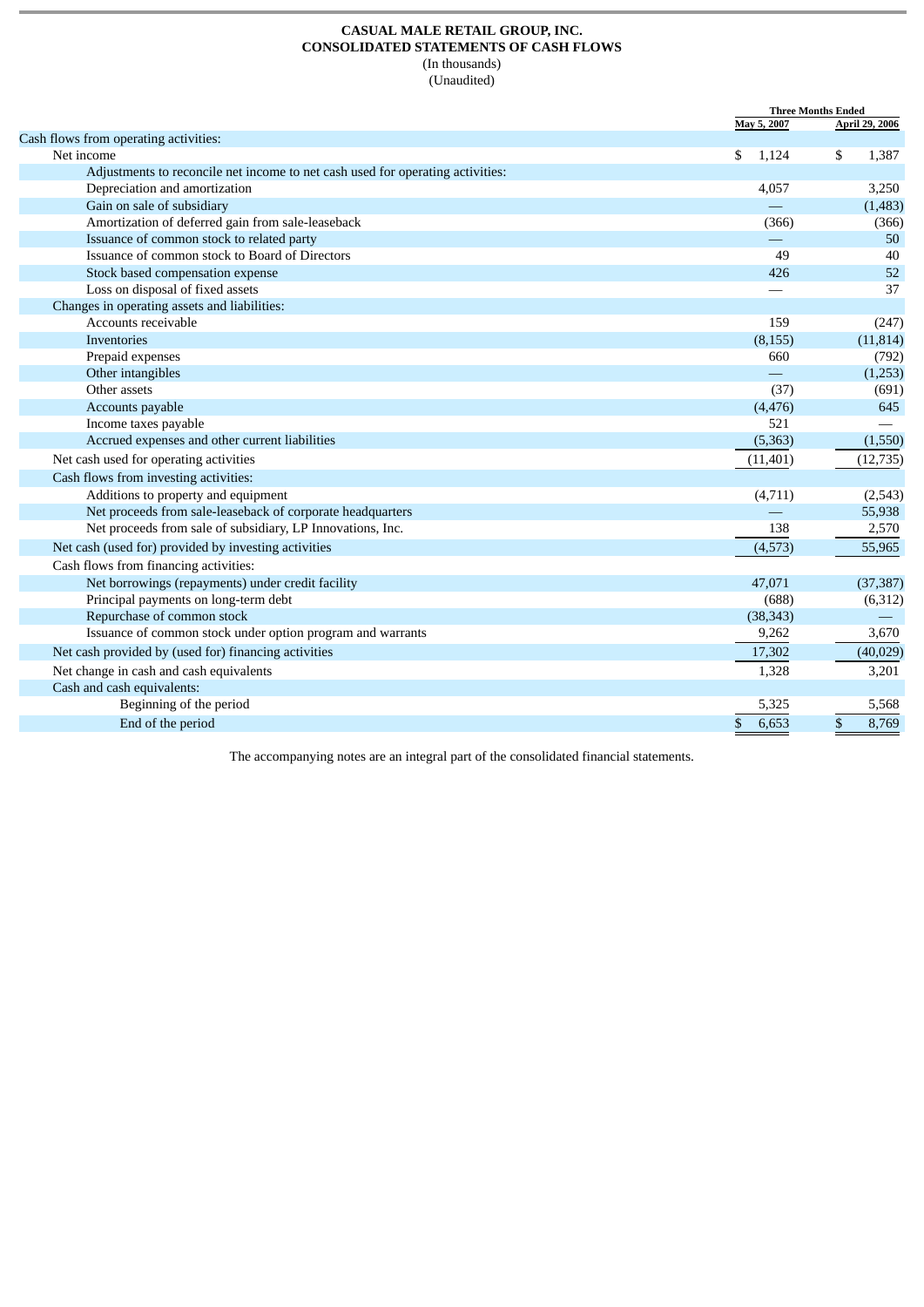## **CASUAL MALE RETAIL GROUP, INC. CONSOLIDATED STATEMENTS OF CHANGES IN STOCKHOLDERS' EQUITY For the three months ended May 5, 2007 (In thousands)**

**(Unaudited)**

|                                                | Common Stock  |         |                    |         | <b>Additional</b> | Treasury Stock           |                       |       | <b>Accumulated</b><br>other |  |  |
|------------------------------------------------|---------------|---------|--------------------|---------|-------------------|--------------------------|-----------------------|-------|-----------------------------|--|--|
|                                                | <b>Shares</b> | Amounts | Paid-in<br>Capital | Shares  | <b>Amounts</b>    | (Accumulated<br>Deficit) | comprehensive<br>loss |       | Total                       |  |  |
| Balance at February 3, 2007                    | 50,860        | 509     | \$258,334          | (6,686) | $$$ (38,570)      | (1,249)                  |                       | (978) | \$218,046                   |  |  |
| Repurchase of common stock                     |               |         |                    | (3,092) | (38, 343)         |                          |                       |       | (38, 343)                   |  |  |
| Exercises under option program                 | 65            |         | 515                |         |                   |                          |                       |       | 516                         |  |  |
| Exercises of warrants                          | 1,029         | 10      | 8,736              |         |                   |                          |                       |       | 8,746                       |  |  |
| Stock-based compensation expense               |               |         | 426                |         |                   |                          |                       |       | 426                         |  |  |
| Board of Directors compensation                | 4             |         | 49                 |         |                   |                          |                       |       | 49                          |  |  |
| Accumulated other comprehensive income-foreign |               |         |                    |         |                   |                          |                       |       |                             |  |  |
| currency                                       |               |         |                    |         |                   |                          |                       | 215   | 215                         |  |  |
| Net income                                     |               |         |                    |         |                   | 1,124                    |                       |       | 1,124                       |  |  |
| Total comprehensive income                     |               |         |                    |         |                   |                          |                       |       | 1,339                       |  |  |
| Balance at May 5, 2007                         | 51,958        | 520     | \$268,060          | (9,778) | \$(76,913)        | (125)                    |                       | (763) | \$190,779                   |  |  |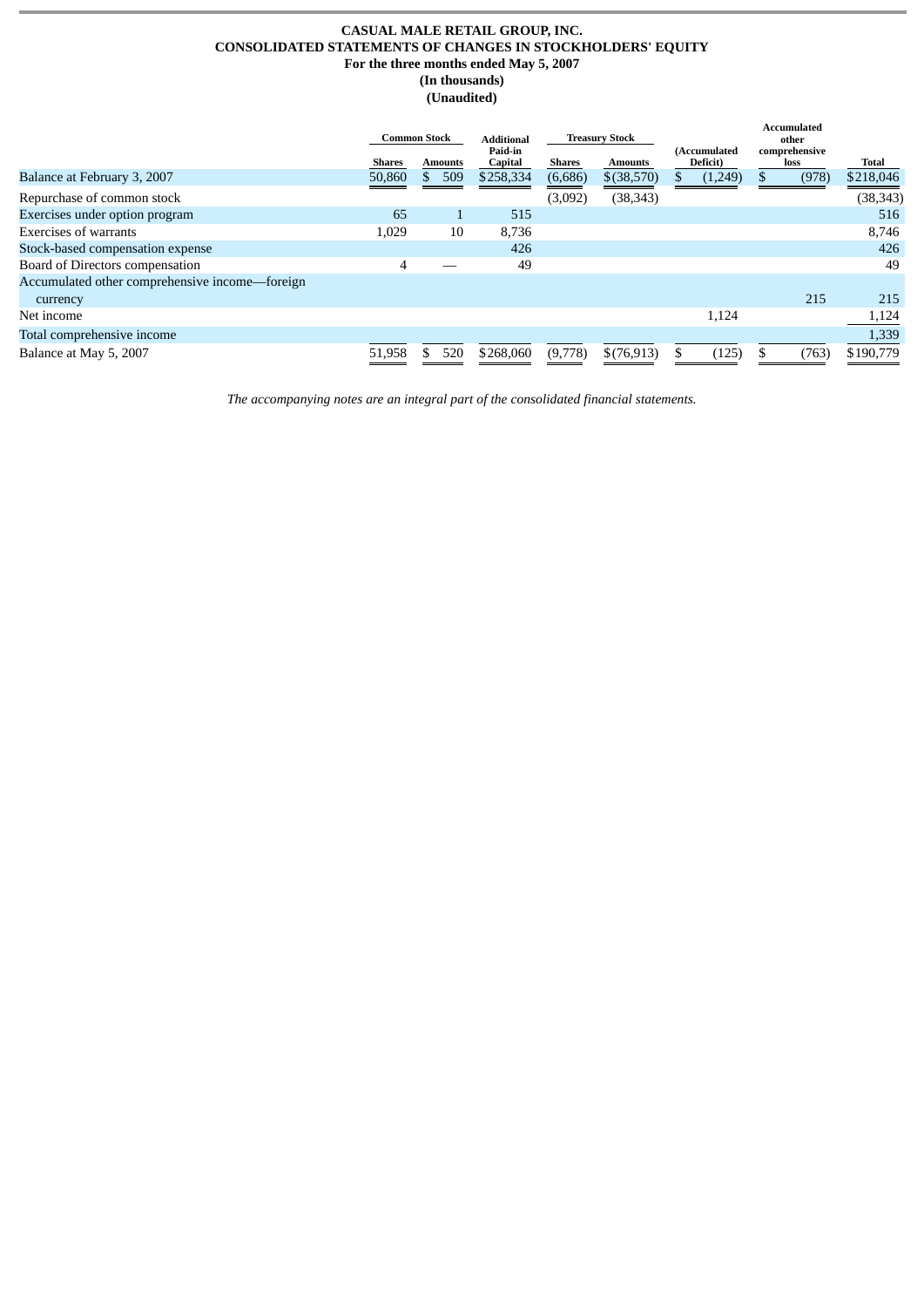#### **CASUAL MALE RETAIL GROUP, INC, Notes to Consolidated Financial Statements**

#### **1. Basis of Presentation**

In the opinion of management of Casual Male Retail Group, Inc., a Delaware corporation (the "Company"), the accompanying unaudited consolidated financial statements contain all adjustments necessary for a fair presentation of the interim financial statements. These financial statements do not include all disclosures associated with annual financial statements and, accordingly, should be read in conjunction with the notes to the Company's audited consolidated financial statements for the fiscal year ended February 3, 2007 included in the Company's Annual Report on Form 10-K, which was filed with the Securities and Exchange Commission on April 2, 2007.

The information set forth in these statements may be subject to normal year-end adjustments. The information reflects all adjustments that, in the opinion of management, are necessary to present fairly the Company's results of operations, financial position and cash flows for the periods indicated. The preparation of financial statements in conformity with accounting principles generally accepted in the United States requires management to make estimates and assumptions that affect the reported amounts of assets and liabilities and disclosure of contingent assets and liabilities at the date of the financial statements and the reported amounts of revenues and expenses during the reporting period. The Company's business historically has been seasonal in nature, and the results of the interim periods presented are not necessarily indicative of the results to be expected for the full year.

The Company's fiscal year is a 52- or 53- week period ending on the Saturday closest to January 31. Fiscal 2007 is a 52-week period ending on February 2, 2008. Fiscal 2006 was a 53-week period, with the fourth quarter containing 14 weeks.

#### Segment Information

The Company reports its operations as one reportable segment, Big & Tall Men's Apparel, which consists of two operating segments—Casual Male and Rochester. The Company considers its operating segments to be similar in terms of economic characteristics, production processes and operations, and have therefore aggregated them into a single reporting segment.

#### Stock-based Compensation

The Company accounts for stock-based compensation pursuant to the provisions of Statement of Financial Accounting Standards No. 123 (revised 2004), *Share-Based Payment* (SFAS 123R), which requires that all share-based payments, including grants of employee stock options, be recognized as an expense in the statement of operations based on their fair values and vesting periods. The fair value of stock options is determined using the Black-Scholes valuation model and requires the input of subjective assumptions. These assumptions include estimating the length of time employees will retain their vested stock options before exercising them (the "expected term"), the estimated volatility of the Company's common stock price over the expected term and the number of options that will ultimately not complete their vesting requirements ("forfeitures"). As required under the accounting rules, the Company reviews its valuation assumptions at each grant date and, as a result, is likely to change its valuation assumptions used to value employee stock-based awards granted in future periods. The values derived from using the Black-Scholes model are recognized as expense over the vesting period, net of estimated forfeitures. The estimation of stock-based awards that will ultimately vest requires significant judgment. Actual results, and future changes in estimates, may differ from the Company's current estimates. Prior periods have not been restated to incorporate the stock-based compensation charge.

For the first quarter of fiscal 2007 and fiscal 2006, the Company recognized total compensation expense of \$426,000 and \$52,000, respectively. The total compensation cost related to non-vested awards not yet recognized as of May 5, 2007 is approximately \$3.7 million which will be expensed over a weighted average remaining life of 28 months.

#### Valuation Assumptions for Stock Options

For the first quarter of fiscal 2007 and fiscal 2006, 458,387 and 570,000 stock options were granted, respectively. The weighted-average exercise price of the 458,387 stock options was \$12.32 per share. The fair value of each option was estimated on the date of grant using the Black-Scholes option-pricing model with the following assumptions used for grants for the three months ended May 5, 2007 and April 29, 2006:

|                            | May 5, 2007 | <b>April 29, 2006</b> |
|----------------------------|-------------|-----------------------|
| <b>Expected volatility</b> | 40.0%       | 45.0%                 |
| Risk-free interest rate    | 4.50%-4.53% | 4.50%-4.91%           |
| Expected life              | $3.0$ yrs   | $4.0$ yrs.            |
| Dividend rate              |             |                       |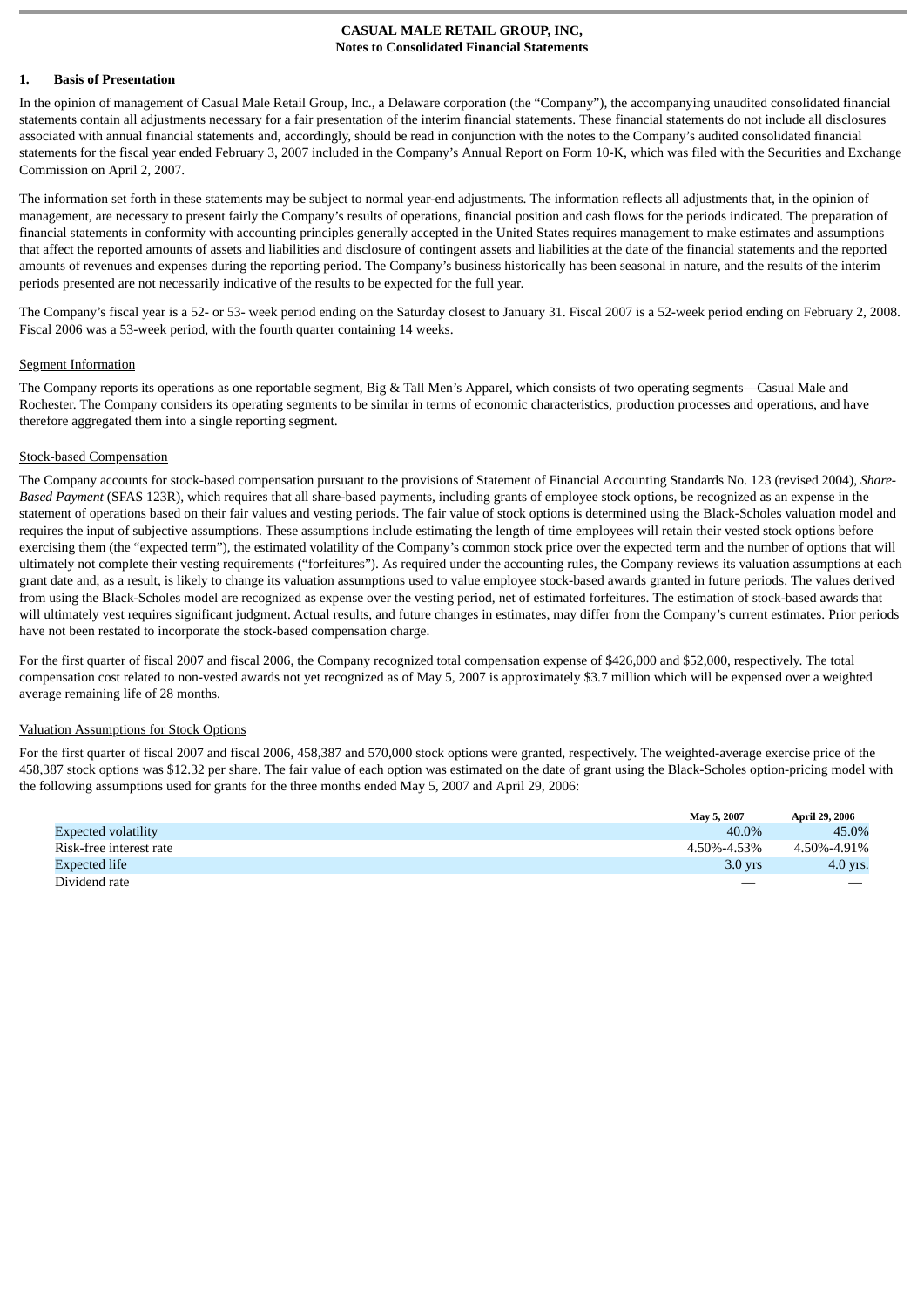Expected volatilities are based on historical volatilities of the Company's common stock; the expected life represents the weighted average period of time that options granted are expected to be outstanding giving consideration to vesting schedules and historical exercise patterns; and the risk-free rate is based on the U.S. Treasury yield curve in effect at the time of grant for periods corresponding with the expected life of the option.

During the first quarter of fiscal 2007, warrants to purchase approximately 1.0 million shares of the Company's common stock were exercised. The total intrinsic value related to the exercise of these warrants was \$3.4 million.

#### **2. Change in Accounting Principle - Inventory**

In the second quarter of fiscal 2006, the Company changed its inventory valuation method. Inventory for the first quarter of fiscal 2006 was principally valued at the lower of cost or market on a first in, first out ("FIFO") basis, under the retail inventory method. Inventory for its catalog and e-commerce businesses were accounted for using the average cost method, which approximated the retail method. Commencing in the second quarter of fiscal 2006, all inventories were valued at the lower of cost or market, using a weighted-average cost method.

At April 29, 2006, the revaluation of inventory using the weighted-average cost method approximated the inventory valuation under the previous FIFO retail method; accordingly, the impact of the change was not material to the financial statements for the three months ended April 29, 2006.

#### **3. Debt**

#### *Credit Agreement with Bank of America Retail Group, Inc.*

The Company had outstanding borrowings of \$55.6 million under its credit facility with Bank of America Retail Group, LLC (the "Credit Facility") at May 5, 2007. Outstanding standby letters of credit were \$1.2 million and outstanding documentary letters of credit were \$2.4 million. Average borrowings outstanding under this facility during the first three months of fiscal 2007 were approximately \$43.2 million, resulting in an average unused excess availability of approximately \$50.3 million. Unused excess availability at May 5, 2007 was \$39.7 million. The Company was in compliance with all debt covenants under the Credit Facility at May 5, 2007.

The fair value of amounts outstanding under the Credit Facility approximates the carrying value at May 5, 2007. At the Company's option, any portion of the outstanding borrowings can be converted to LIBOR-based contracts; the remainder bears interest based on prime. At May 5, 2007, the prime-based interest rate was 8.25%. The Company had approximately \$44.0 million of its outstanding borrowings in LIBOR-based contracts with an interest rate of 6.32%.

#### *5% senior subordinated notes due 2007*

In May 2002, the Company issued 5% senior subordinated notes due 2007 through a private placement with the Kellwood Company. The Company has been making quarterly principal payments in the amount of \$687,500 since fiscal 2003. During the first quarter of fiscal 2007, the Company repaid these notes in full by making its final quarterly payment.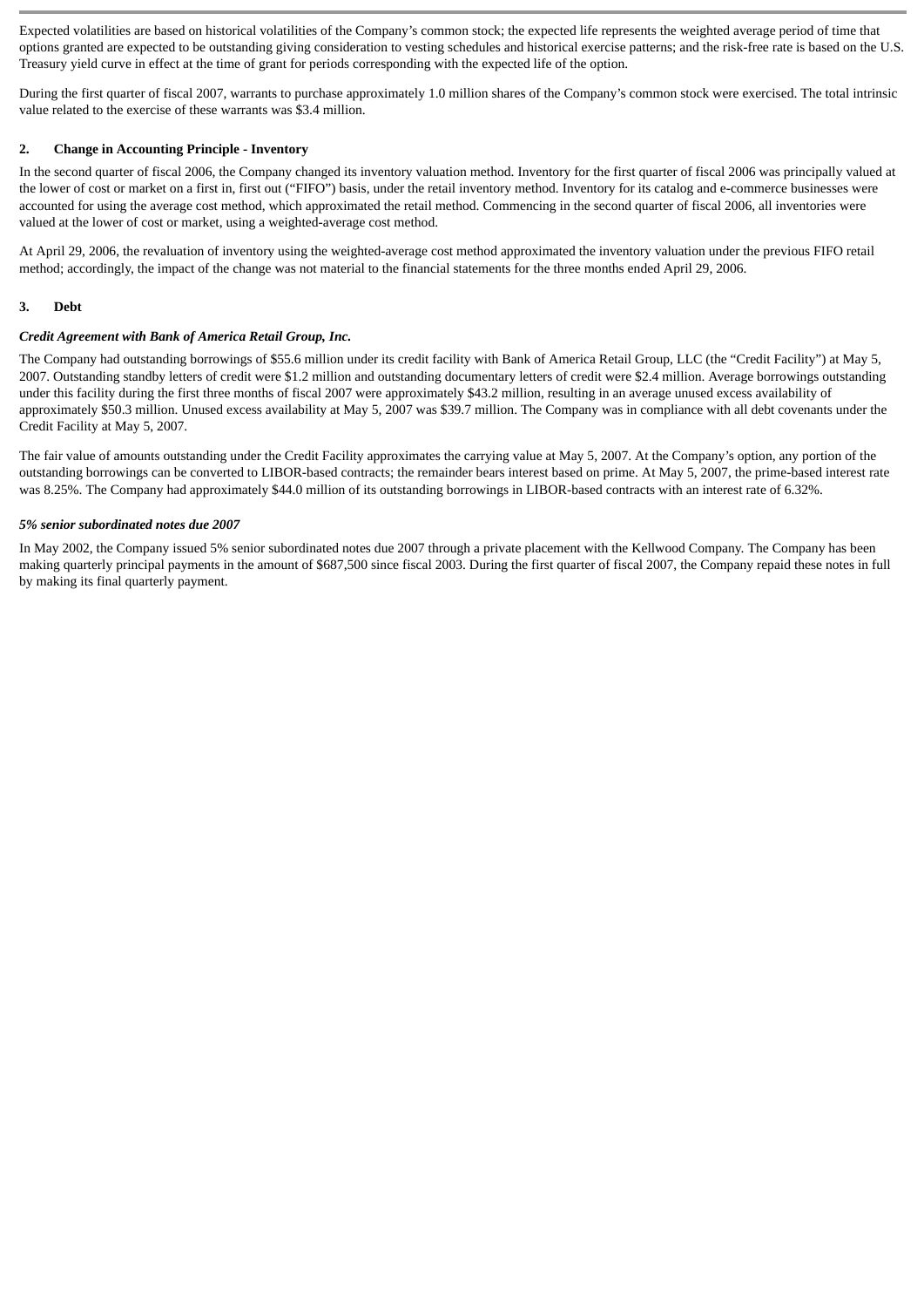## **4. Equity**

#### Earnings Per Share

The following table provides a reconciliation of the number of shares outstanding for basic and diluted earnings per share (*in thousands*):

|                                                    |             | For the three months ended |  |  |
|----------------------------------------------------|-------------|----------------------------|--|--|
|                                                    | May 5, 2007 | <b>April 29, 2006</b>      |  |  |
| Basic weighted average common shares outstanding   | 42.191      | 34,887                     |  |  |
| Stock options and warrants                         | 2,192       | 2,231                      |  |  |
| Diluted weighted average common shares outstanding | 44,383      | 37,118                     |  |  |

The following potential common stock equivalents were excluded from the computation of diluted earnings per share in each period because the exercise price of such options and warrants was greater than the average market price per share of common stock for the respective periods or the impact of FAS 123R primarily related to unearned compensation. For the first quarter of fiscal 2006, convertible notes were also excluded because they were anti-dilutive using the 'ifconverted' method.

|                                                       |             | For the three months ended        |
|-------------------------------------------------------|-------------|-----------------------------------|
| (in thousands)                                        | May 5, 2007 | <b>April 29, 2006</b>             |
| <b>Options</b>                                        | 1,193       | 881                               |
| <b>Warrants</b>                                       |             |                                   |
| Convertible notes at \$10.65 per share                |             | 8,897                             |
| Range of exercise prices and conversion rates of such |             |                                   |
| options, warrants and convertible notes               |             | $$9.27 - $12.35$ $$9.27 - $10.65$ |

The above options, which were outstanding and out-of-the-money at May 5, 2007, will expire from April 24, 2016 to May 1, 2017.

#### Stock Repurchase Program

On December 4, 2006, in connection with the Company's decision to redeem a portion of its 5% senior subordinated notes convertible notes, the Company's Board of Directors approved a \$75.0 million stock repurchase program, replacing the existing \$30.0 million stock repurchase program that was currently in place. Under this stock repurchase program, the Company was authorized to repurchase up to \$75.0 million of its common stock through open market and privately negotiated transactions pursuant to Rule 10b-18 of the Exchange Act. The stock repurchase program expires on December 31, 2007 but may be terminated earlier at any time without prior notice. During the first quarter of fiscal 2007, the Company repurchased approximately 3.1 million shares for an aggregate price of \$38.3 million.

At May 5, 2007, the Company has a total of 9.8 million shares of repurchased stock at an aggregate cost of \$76.9 million which is reported by the Company as treasury stock and is reflected as a reduction in stockholders' equity. As of May 5, 2007, we have \$34.6 million available under the current stock repurchase program pursuant to which we may repurchase additional shares through December 31, 2007.

#### **5. Income Taxes**

During the fourth quarter of fiscal 2006, the Company determined that it is more likely than not that it will be able to realize the benefits of substantially all of its deferred tax assets and the majority of the Company's valuation allowance was reversed at that time. Based on net operating loss carryforwards available to the Company, management expects that cash payments for taxes will continue to be minimal at this time. At May 5, 2007, the Company had total gross deferred tax assets of approximately \$29.6 million, with a corresponding valuation allowance of \$1.3 million. These tax assets principally relate to federal net operating loss carryforwards that expire from 2018 through 2024. The valuation allowance is for losses associated with the Company's Canada operations and certain state net operating losses, the benefit of which may not be recognized due to short carryforward periods.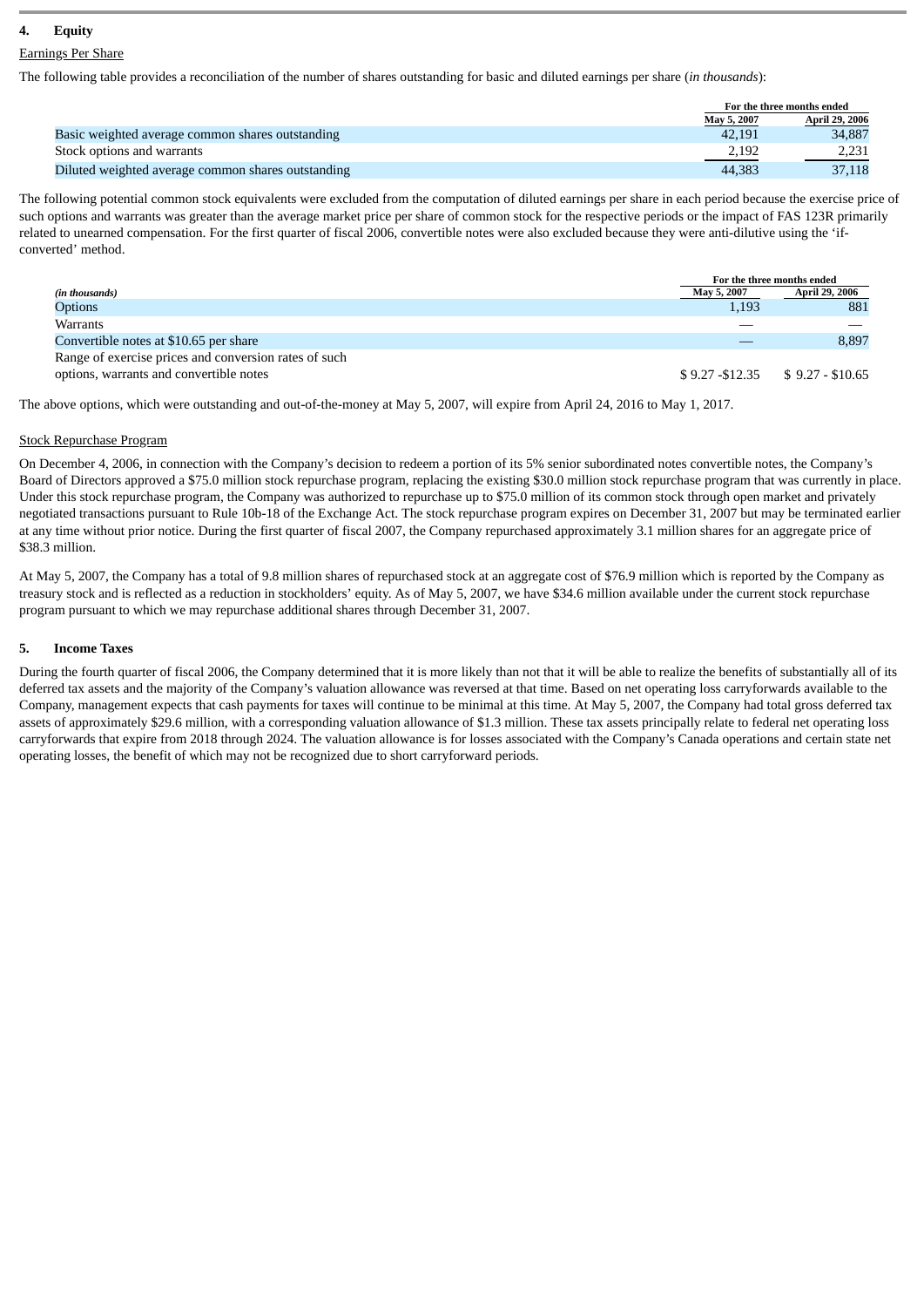The Company adopted FASB Interpretation 48, "Accounting for Uncertainty in Income Taxes" ("FIN 48"), as of February 4, 2007. A tax position is recognized as a benefit only if it is "more likely than not" that the tax position would be sustained in a tax examination, with a tax examination being presumed to occur. The amount recognized is the largest amount of tax benefit that is greater than 50% likely of being realized on examination. For tax positions not meeting the "more likely than not" test, no tax benefit is recorded. The charge for taxation is based on the results for the year as adjusted for items that are non-assessable or disallowed. The charge is calculated using tax rates that have been enacted or substantively enacted by the balance sheet date. Deferred taxes are accounted for using the balance sheet liability method in respect of temporary differences arising from differences between the carrying amount of assets and liabilities in the financial statements and the corresponding tax basis used in the computation of assessable tax profit. In principle, deferred tax liabilities are recognized for all taxable temporary differences, and deferred tax assets are recognized to the extent that it is probable that taxable profit will be available against which deductible temporary differences can be utilized. Deferred taxes are calculated at the tax rates that are expected to apply to the period when the asset is realized or the liability is settled. Deferred taxes are charged or credited in the income statement, except when related items are credited or charged directly to equity, in which case the deferred taxes are also dealt with in equity.

Pursuant to FIN 48 we will recognize the benefit from a tax position only if it is more likely than not that the position would be sustained upon audit based solely on the technical merits of the tax position. At February 3, 2007 and May 5, 2007, the Company had no material unrecognized tax benefits based on the provisions of FIN 48.

The Company is subject to U.S. federal income tax as well as income tax of multiple state and foreign jurisdictions. The Company has concluded all U.S. federal income tax matters for years through fiscal 1997, with remaining fiscal years subject to income tax examination by federal tax authorities.

The Company's policy is to recognize accrued interest and penalties related to unrecognized tax benefits in its income tax provision. The Company has not accrued or paid interest or penalties which were material to its results of operations for the three months of fiscal 2007.

#### **6. Sale of LP Innovations, Inc. subsidiary**

During the first quarter of fiscal 2006, the Company sold its loss prevention subsidiary, LP Innovations, Inc. ("LPI"), to a private equity group for a purchase price of \$5.2 million. The Company received \$3.0 million of the purchase price in cash at the closing and entered into a note for the remaining purchase price of \$2.2 million. The note requires LPI to make quarterly payments to the Company commencing on the first anniversary of the note. The note bears interest at 6.0% annually. Although the note is unsecured, if the principal and any accrued interest on the note are unpaid at any point during the term of the note, the Company has the right to offset amounts owed under the note against its payable to LPI for services rendered pursuant to its loss prevention contract with LPI. The Company recognized an initial gain on the sale of LPI in the amount of \$1.5 million which was recognized as "other income" for the first quarter of fiscal 2006. Due to the uncertainty regarding the collection of the note, the Company has fully reserved the balance of the note on the Consolidated Balance Sheet and will recognize income on the note when realizability is assured. For the first quarter of fiscal 2007, the Company recognized \$137,500 as "other income."

#### **7. Recent Accounting Pronouncements**

In February 2007, the FASB issued SFAS 159 ("SFAS 159"), "The Fair Value Option for Financial Assets and Financial Liabilities - Including an Amendment of FASB Statement No. 115". SFAS 159 provides companies with an option to measure, at specified election dates, many financial instruments and certain other items at fair value that are not currently measured at fair value. A company that adopts SFAS 159 will report unrealized gains and losses on items for which the fair value option has been elected in earnings at each subsequent reporting date. SFAS 159 also establishes presentation and disclosure requirements designed to facilitate comparisons between entities that choose different measurement attributes for similar types of assets and liabilities. SFAS 159 is effective for fiscal years beginning after November 15, 2007. The Company is currently assessing the impact of adopting SFAS 159.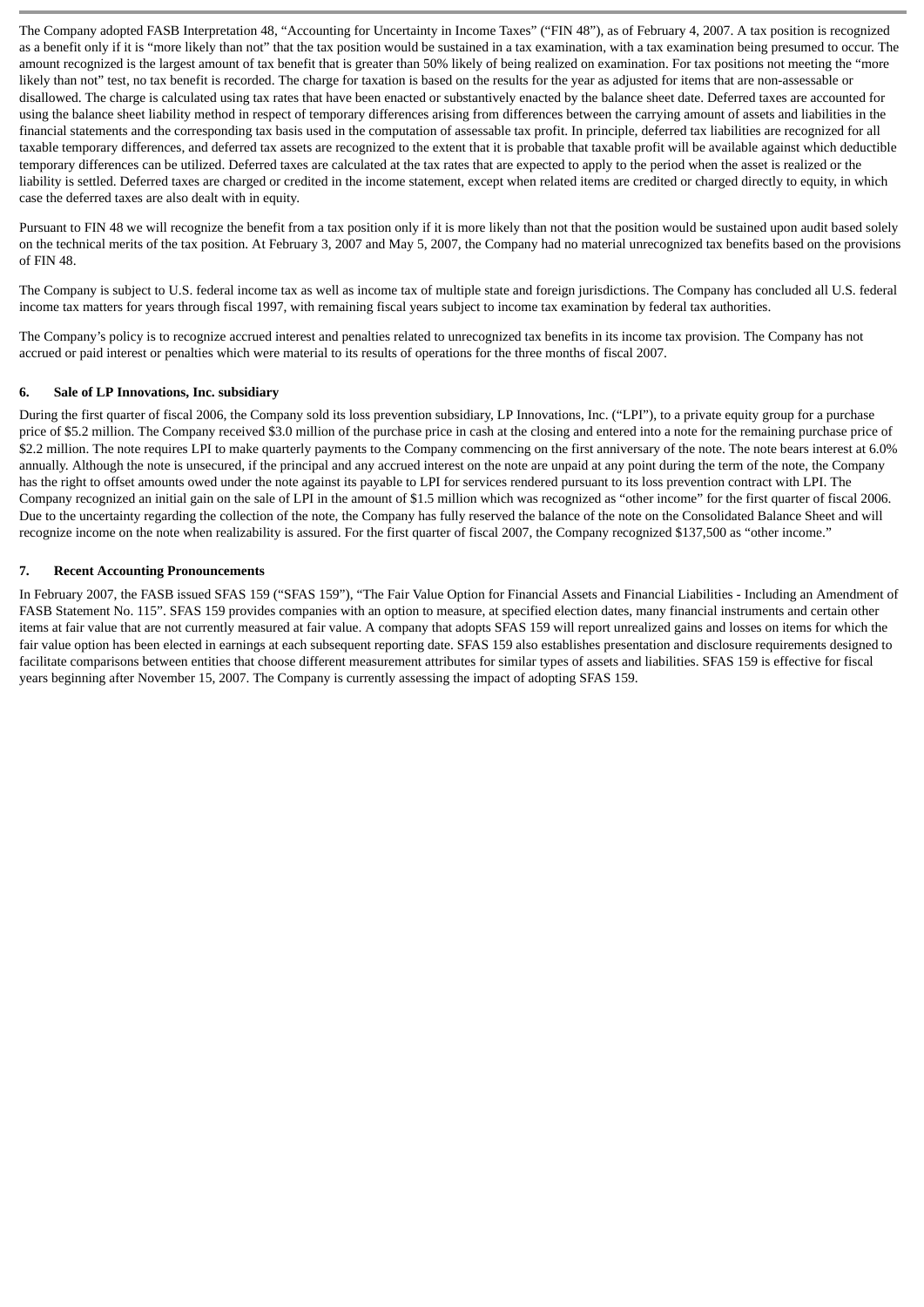## **Item 2. Management's Discussion and Analysis of Financial Condition and Results of Operations.**

## **FORWARD-LOOKING STATEMENTS**

Certain statements contained in this Quarterly Report on Form 10-Q constitute "forward-looking statements" within the meaning of the United States Private Securities Litigation Reform Act of 1995. In some cases, forward-looking statements can be identified by the use of forward-looking terminology such as "may," "will," "estimate," "intend," "plan," "continue," "believe," "expect" or "anticipate" or the negatives thereof, variations thereon or similar terminology. The forward-looking statements contained in this Quarterly Report are generally located in the material set forth under the heading "Management's Discussion and Analysis of Financial Condition and Results of Operations," but may be found in other locations as well. These forward-looking statements generally relate to plans and objectives for future operations and are based upon management's reasonable estimates of future results or trends. The forward-looking statements in this Quarterly Report should not be regarded as a representation by us or any other person that our objectives or plans will be achieved. Numerous factors could cause our actual results to differ materially from such forward-looking statements. We encourage readers to refer to Part I, Item 1A of our Annual Report on Form 10-K for the year ended February 3, 2007, filed with the Securities and Exchange Commission on April 2, 2007, which identifies certain risks and uncertainties that may have an impact on our future earnings and the direction of our Company.

All subsequent written and oral forward-looking statements attributable to us or to persons acting on our behalf are expressly qualified in their entirety by the foregoing. These forward-looking statements speak only as of the date of the document in which they are made. We disclaim any obligation or undertaking to provide any updates or revisions to any forward-looking statement to reflect any change in our expectations or any change in events, conditions or circumstances in which the forward-looking statement is based.

## **BUSINESS SUMMARY**

Casual Male Retail Group, Inc. together with our subsidiaries (the "Company") is the largest specialty retailer of big and tall men's apparel with retail operations throughout the United States, Canada and London, England. We operate 473 Casual Male XL retail and outlet stores, 12 Casual Male at Sears Canada stores, 25 Rochester Big & Tall stores and a direct to consumer business, which includes several catalogs and e-commerce sites.

Unless the context indicates otherwise, all references to "we," "ours," "our," "us" and "the Company" refer to Casual Male Retail Group, Inc. and its consolidated subsidiaries. We refer to our fiscal years which end on February 2, 2008 and February 3, 2007 as "fiscal 2007" and "fiscal 2006," respectively.

When discussing sales growth, we refer to the term "comparable sales." Comparable sales for all periods discussed include our retail stores that have been open for at least one full year together with our e-commerce and catalog sales. Stores that may have been remodeled, expanded or re-located during the period are also included in our determination of comparable sales. We include our direct businesses as part of our calculation of comparable sales because we are a multi-channel retailer, offering our customers convenient alternatives for their shopping. The method of calculating comparative store sales varies across the retail industry and, as a result, our calculation of comparable sales is not necessarily comparable to similarly titled measures reported by other companies.

## **RESULTS OF OPERATIONS**

## *Summary*

During the first quarter of fiscal 2007, we continued to focus on our long-term goal of growing our market share within the big & tall market through the introduction of new brands and product extensions of our existing brands:

• We launched our first *B & T Factory Direct* catalog for Spring 2007. This new catalog offering, along with our new e-commerce site www.btdirect.com which we launched in Fall 2006, will allow us an opportunity to cater to our value-oriented customers. We will carry several private label lines which will be very similar in fashion and style to our private label lines in our retail stores but will be made at lower costs and sold at lower price points.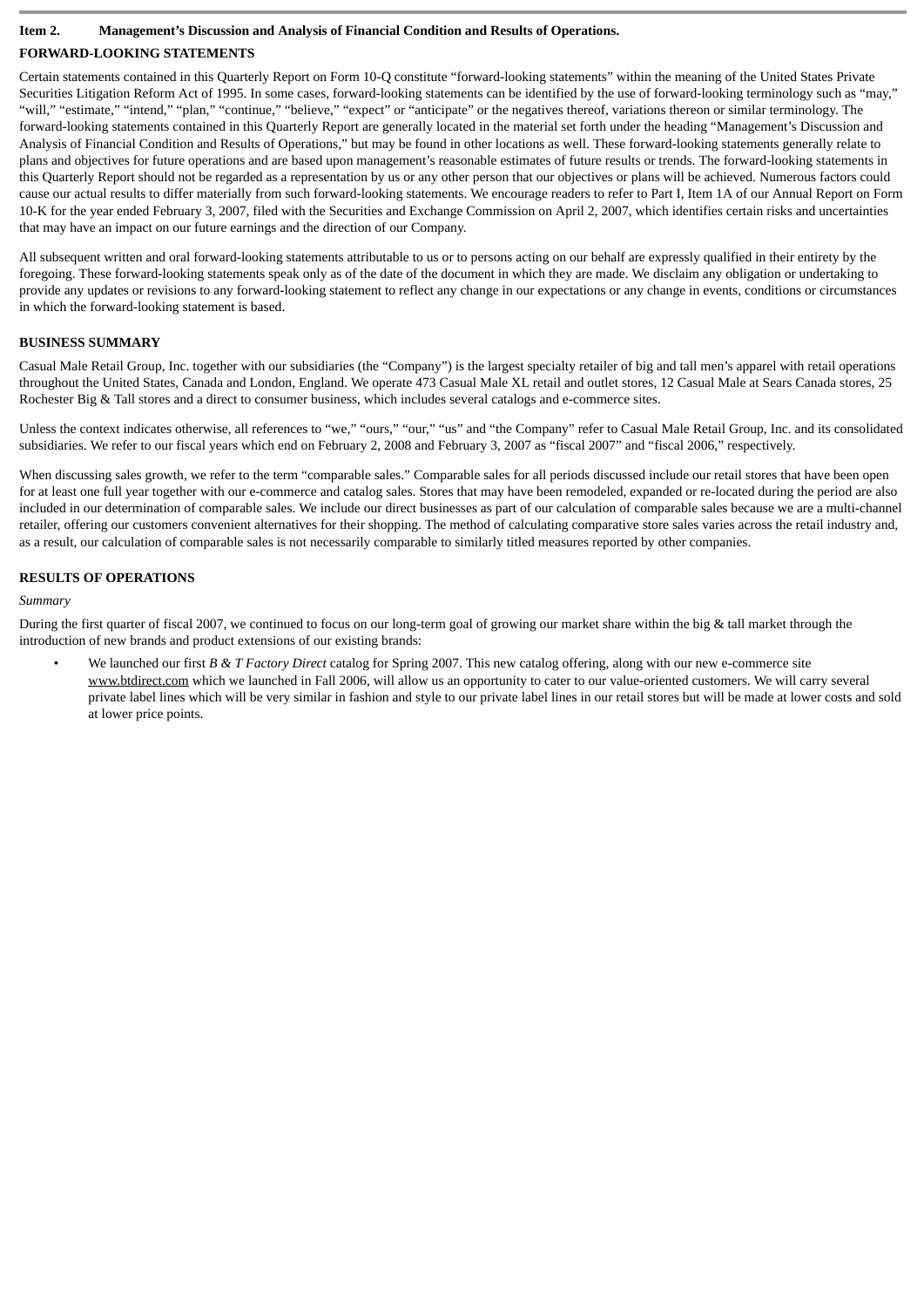- In October 2006, we acquired Supersize World, a direct-to-consumer business which we believed was an ideal fit for our existing customers. During the first quarter of fiscal 2007, we launched the newly designed and updated website www.livingXL.com. The website provides our customers a collection of unique, innovative and high quality products for tall and plus-sized men and women to help them achieve a more comfortable lifestyle.
- During the first quarter of fiscal 2007, we added Jared M. concept stores into three of our existing Rochester Big & Tall stores offering our Rochester customers ready-to-wear merchandise similar to the custom line sold at our Jared M. New York showroom. By the end of the second quarter of fiscal 2007, we expect to have rolled out our made-to-measure product into these Rochester locations, offering our customers a custom made alternative to their traditional offerings.

We continue to show improvements in our overall operating margins, driven by our strong sales performance across all of our retail channels and continuing improvements in gross margins as a result of our direct sourcing as well as our overall merchandising strategies. During the first quarter of fiscal 2007, we invested an additional \$1.6 million of selling, general and administrative expenditures into our new businesses and product extensions. During the first quarter of fiscal 2007, these activities produced an operating loss of approximately \$1.0 million, as planned. As we have previously indicated, we are expecting that the new businesses and product extensions will operate at break-even levels for fiscal 2007. Our Casual Male and Rochester core businesses produced a 45% increase in operating earnings during the first quarter of fiscal 2007.

#### *Sales*

For the first quarter of fiscal 2007, sales, which include our e-commerce and catalog businesses, increased 8.2% to \$111.3 million as compared to sales of \$102.9 million for the first quarter of fiscal 2006. The sales increase was primarily due to an increase of 6.2%, or \$6.3 million, in comparable sales, as defined above. This comparable sales increase of \$6.3 million was driven by increases among all channels, with the retail store operations representing approximately 56% of this increase. Our direct-to-consumer business, which contributed approximately \$2.8 million to the comparable sales increase this quarter, continues to perform strongly as a result of increased catalog circulation and our continued internet growth. Our new customer prospecting efforts have increased our catalog circulation by 60%, significantly contributing to the 19.0% increase in our direct businesses for the first quarter of fiscal 2007 as compared to fiscal 2006. In addition, for the first quarter of fiscal 2007, our new businesses, which include Jared M., LivingXL and B&T Factory Direct, generated approximately \$1.2 million in sales.

#### *Gross Profit Margin*

For the first quarter of fiscal 2007, the Company's gross margin rate, inclusive of occupancy costs, was 45.8% which was an increase of 2.0 percentage points as compared to a gross margin rate of 43.8% for the first quarter of fiscal 2006. This increase was attributable to improved merchandise margins of approximately 1.8 percentage points over the prior period and improved occupancy rates as a percent of sales of 0.2 percentage points. The improvement in merchandise margin was primarily due to increases in initial margins related to our direct sourcing and, to a lesser extent, lower overall markdown percentage. The improvement in occupancy costs as a percent to sales was principally due to the leveraging of the sales for the first quarter of fiscal 2007.

We anticipate that our merchandise margins will continue to improve throughout the remainder of fiscal 2007 by approximately 1.0 percentage point over the prior year.

#### *Selling, General and Administrative Expenses*

Selling, general and administrative ("SG&A") expenses as a percentage of sales for the first quarter of fiscal 2007 were 39.9% of sales as compared to 38.3% for the first quarter of fiscal 2006. The increase in SG&A of \$5.0 million is partially due to approximately \$1.6 million related to our new businesses and product extensions. The balance of the SG&A increase of \$3.4 million, or 8.6% increase, is due to increases in sales volume-related costs, such as supporting payroll , transaction and marketing expenses to support our growth.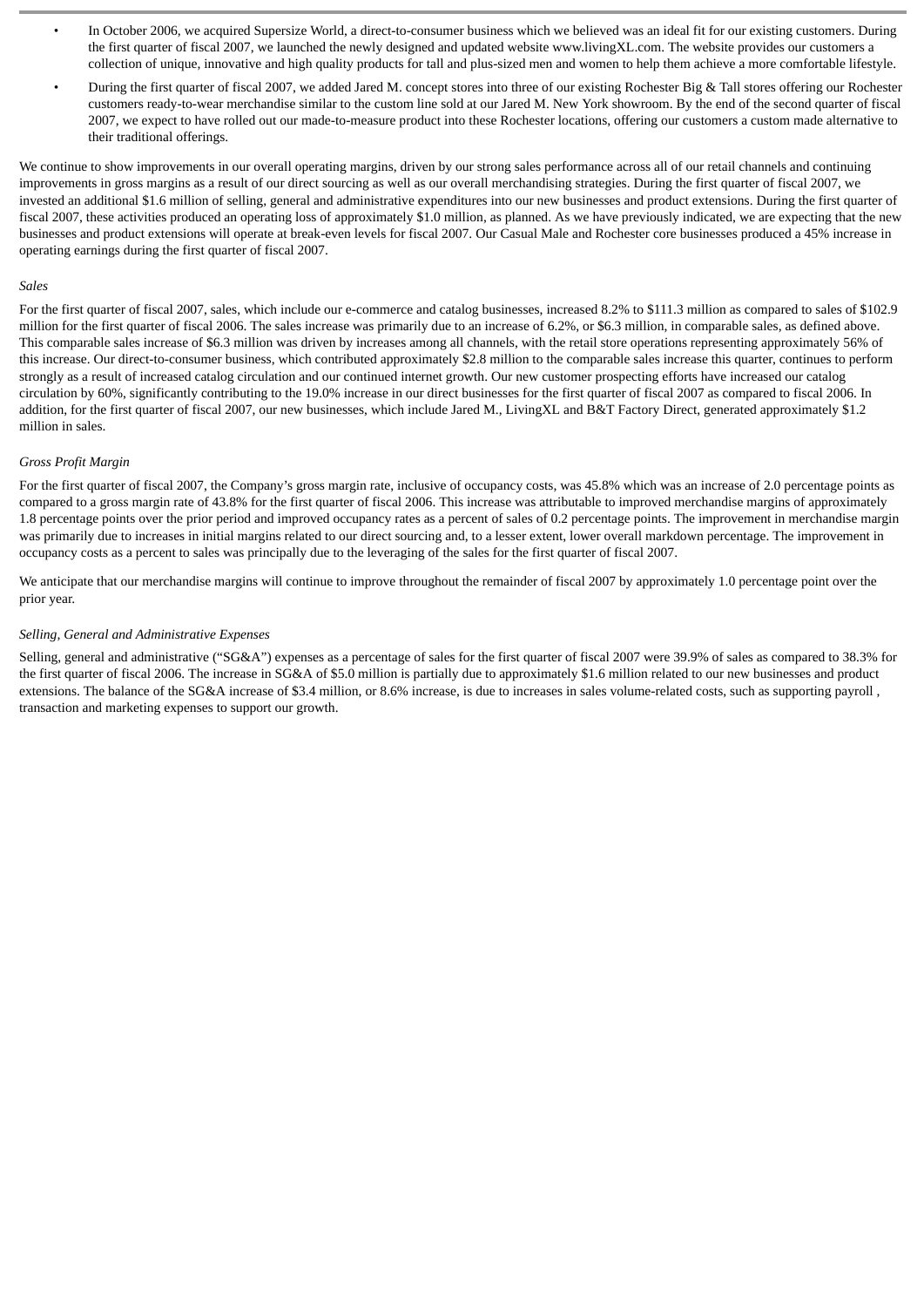We anticipate that our SG&A expense increase for fiscal 2007 will consist of a 1% increase on our fiscal 2006 base SG&A levels, plus an additional 10% for increased sales volume and a flat \$9.0-\$10.0 million directly related to operational and supporting infrastructure costs for our new businesses.

#### *Interest Expense, Net*

Net interest expense was \$0.8 million for the first quarter of fiscal 2007 as compared to \$1.2 million for the first quarter of fiscal 2006. This decrease in interest expense is principally due to the conversion of our convertible notes during the fourth quarter of fiscal 2006. This decrease was partially offset by increased interest costs from our Credit Facility as a result of increased borrowings to fund our Stock Repurchase Program. See our Liquidity discussion below.

#### *Other Income, Net*

During the first quarter of fiscal 2006, we sold our subsidiary LP Innovations, Inc. at which time we recognized an initial gain of \$1.5 million. This gain of \$1.5 million was partially offset in the prior year by certain non-operating expenses of \$0.4 million. As part of the sale, we received a note receivable for a portion of the sale price which we fully reserved against at that time. We are recognizing income as the note is repaid or as realizability is assured. See Note 7 to the Consolidated Financial Statements for a complete description of the sale. For the first quarter of fiscal 2007, \$137,500 of the contingent gain was recognized as other income.

#### *Income Taxes*

During the fourth quarter of fiscal 2006, we determined that it is more likely than not that we will be able to realize the benefits of the majority of our deferred tax assets and, accordingly, the majority of our valuation allowance was reversed at that time. Based on net operating loss carryforwards available to us, we expect that cash payments for taxes will continue to be minimal at this time. At May 5, 2007, our total gross deferred tax assets were approximately \$29.6 million, with a corresponding valuation allowance of \$1.3 million. These tax assets principally relate to federal net operating loss carryforwards that expire from 2018 through 2024. The valuation allowance of \$1.3 million is for losses associated with our Canadian operations and certain state net operating losses, the benefit of which may not be recognized due to short carryforward periods.

#### *Net Income*

For the first quarter of fiscal 2007, net income was \$1.1 million, or \$0.03 per diluted share, as compared to \$1.4 million, or \$0.04 per diluted share, for the first quarter of fiscal 2006. Net income for the first quarter of fiscal 2006 included a pre-tax gain of \$1.5 million related to the sale of LPI, as discussed above.

#### *Inventory*

At May 5, 2007, total inventory equaled \$122.7 million compared to \$114.5 million at February 3, 2007 and \$103.3 million at April 29, 2006. Inventory for the first quarter of fiscal 2007 increased 7% as compared to February 3, 2007; whereas, inventory for the first quarter of fiscal 2006 increased 13% for the comparable period of the prior year. The increase in inventory from February 3, 2007 of \$8.2 million is principally due to an increase of approximately \$6.4 million of added inventories in our Casual Male XL and Rochester stores to support our increased sales volumes and also to maintain a sufficient in-stock position in our core merchandise. Inventories in our direct businesses increased by approximately \$1.8 million to support warehouse associated with our 19.0% increase in sales from our direct businesses.

In the second quarter of fiscal 2006, we changed our inventory valuation method to lower of cost or market, using a weighted-average cost method. Previously, substantially all of our inventory was valued using the lower of cost or market on a first in, first out ("FIFO") basis, under the retail inventory method. At April 29, 2006, the revaluation of inventory using the weighted-average cost method approximated the inventory valuation under the previous FIFO retail method; therefore, the impact of the change was not material to our financial statements for the three months ended April 29, 2006. See Note 2 to the Consolidated Financial Statements for a full description.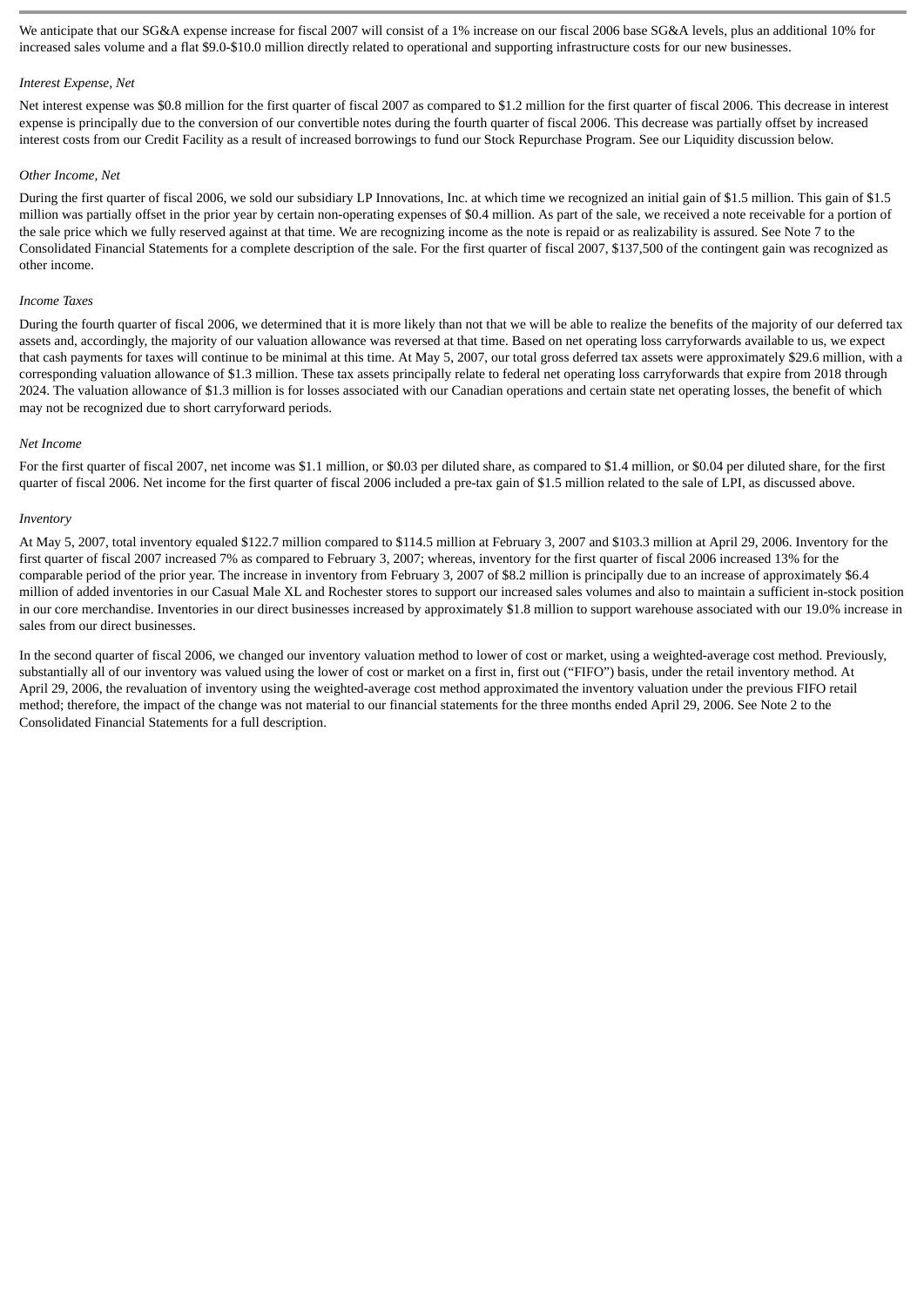## **SEASONALITY**

Historically and consistent with the retail industry, we have experienced seasonal fluctuations in revenues and income, with increases traditionally occurring during our third and fourth quarters as a result of the "Fall" and "Holiday" seasons.

## **LIQUIDITY AND CAPITAL RESOURCES**

Our primary cash needs are for working capital (essentially inventory requirements) and capital expenditures. Specifically, our capital expenditure program includes projects for new store openings, relocations and remodeling, downsizing or combining existing stores, and improvements and integration of our system's infrastructure. We expect that cash flow from operations, external borrowings and trade credit will enable us to finance our current working capital and expansion requirements. We have financed our working capital requirements, store expansion program, stock repurchase programs and acquisitions with cash flow from operations, external borrowings, and proceeds from equity and debt offerings. Our objective is to maintain a positive cash flow after capital expenditures such that we can support our growth activities with operational cash flows without incurring any additional debt.

For the first three months of fiscal 2007, cash used by operating activities was \$11.4 million as compared to \$12.7 million for the corresponding period of the prior year. The improvement in cash flow from operating activities was primarily the result of increased operating income.

In addition to cash flow from operations, our other primary source of working capital is our credit facility with Bank of America Retail Group, Inc., which was most recently amended on December 28, 2006 by the execution of our Fifth Amended and Restated Credit Facility (the "Credit Facility"). The Credit Facility provides for a total commitment of \$110 million comprised of (i) a \$100 million revolving credit facility which includes a sublimit of \$20 million for commercial and standby letter of credits and a sublimit of up to \$15 million for SwingLine Loans and (ii) a \$10 million "Last Out" revolving credit facility, which will be subordinate to the \$100 million revolving credit facility. If at any time our Excess Availability Ratio, as defined in the Credit Facility, is less than 50%, our borrowings must first be made from the "Last Out" revolving credit facility before borrowing from the \$100 million revolving credit facility. The maturity date of the Credit Facility is October 29, 2008. Borrowings under the Credit Facility bear interest at variable rates based on Bank of America's prime rate or the London Interbank Offering Rate ("LIBOR") and vary depending on our levels of excess availability.

We had outstanding borrowings under the Credit Facility at May 5, 2007 of \$55.6 million. Outstanding standby letters of credit were \$1.2 million and outstanding documentary letters of credit were \$2.4 million. Average borrowings outstanding under this facility during the first three months of fiscal 2007 were approximately \$43.2 million, resulting in an average unused excess availability of approximately \$50.3 million. Unused excess availability at May 5, 2007 was \$39.7 million.

#### Stock Repurchase Program

On December 4, 2006, in connection with our decision to redeem a portion of our 5% senior subordinated convertible notes, our Board of Directors approved a \$75.0 million stock repurchase program. Under this stock repurchase program, we are authorized to repurchase up to \$75.0 million of our common stock through open market and privately negotiated transactions pursuant to Rule 10b-18 of the Exchange Act. The stock repurchase program expires on December 31, 2007 but may be terminated earlier at any time without prior notice. During the first quarter of fiscal 2007, we repurchased approximately 3.1 million shares for an aggregate price of \$38.3 million. Subsequent to the end of the first quarter, the Company has repurchased an additional 0.7 million shares for an aggregate cost of \$7.6 million. Over the past twelve months, the Company has repurchased a total of 5.3 million shares of its common stock at an aggregate cost of \$61.1 million. We funded our stock repurchase program with borrowings from our Credit Facility. We believe that this stock repurchase program is a good investment of our available funds and reflects our commitment to our shareholders and our confidence in our earnings growth and accelerating cash flow.

At May 5, 2007, we have a total of 9.8 million shares of repurchased stock at an aggregate cost of \$76.9 million which is reported as treasury stock and is reflected as a reduction in stockholders' equity on our Consolidated Balance Sheet. As of May 5, 2007, we have \$34.6 million available under our stock repurchase program pursuant to which we may repurchase additional shares through December 31, 2007.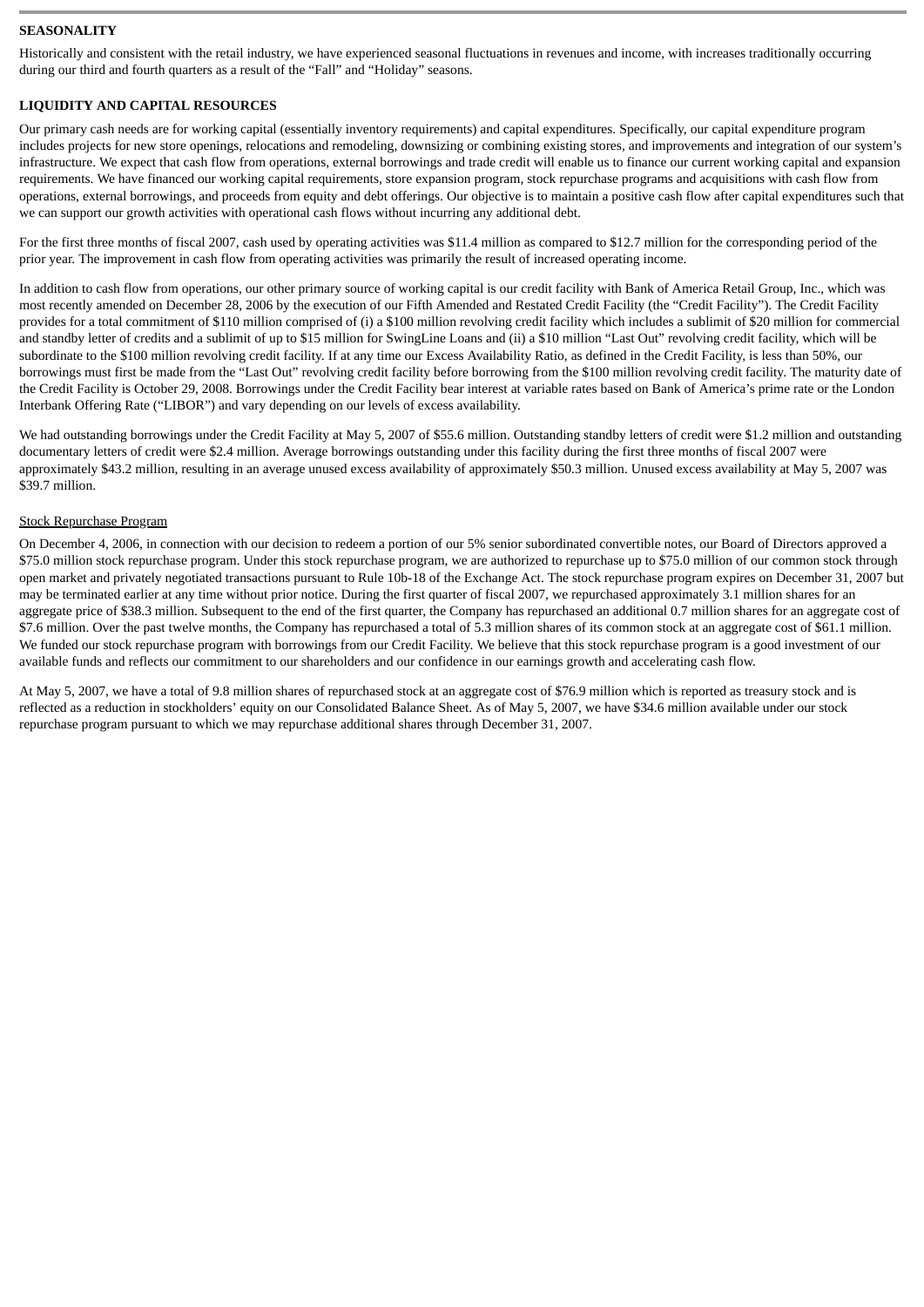## Capital Expenditures

The following table sets forth the stores opened and related square footage at May 5, 2007 and April 29, 2006, respectively:

|                               |                     | At May 5, 2007    | At April 29, 2006   |                          |
|-------------------------------|---------------------|-------------------|---------------------|--------------------------|
| <b>Store Concept</b>          | Number<br>of Stores | Square<br>Footage | Number<br>of Stores | <b>Square</b><br>Footage |
| (square footage in thousands) |                     |                   |                     |                          |
| Casual Male XL                | 473                 | 1,635             | 487                 | 1,670                    |
| Rochester Big & Tall          | 25                  | 201               | 23                  | 178                      |
| Sears Canada                  | 12                  | 14                | 13                  | 15                       |
| <b>Total Stores</b>           | 510                 | 1,850             | 523                 | 1,863                    |

Total cash outlays for capital expenditures for the first three months of fiscal 2007 were \$4.7 million as compared to \$2.5 million for the first three months of fiscal 2006. Below is a summary of store openings and closings since February 3, 2007:

|                     |                    | Rochester  | <b>Sears</b>                    |                     |
|---------------------|--------------------|------------|---------------------------------|---------------------|
|                     | <b>Casual Male</b> | Big & Tall | Canada                          | <b>Total stores</b> |
| At February 3, 2007 | 472                | 24         | 12                              | 508                 |
| New outlet stores   |                    |            | $\hspace{0.1mm}-\hspace{0.1mm}$ | $\overline{4}$      |
| New retail stores   |                    |            |                                 |                     |
| Closed stores       |                    |            |                                 | (2)                 |
| At May 5, 2007      | 473                | 25         |                                 | 510                 |

We expect our total capital expenditures for fiscal 2007 will be approximately \$19.0 million, of which \$7.8 million relates to capital for new stores, relocations and remodels and includes funds to relocate approximately 10 of our existing Casual Male XL retail stores at an estimated \$100,000 to \$120,000 for each location. We expect to incur approximately \$9.0 million for system enhancements and a new sortation system for our distribution center.

For the remainder of fiscal 2007, we intend to open five new Casual Male XL stores and two Rochester Big & Tall retail stores. We also expect to close 14 existing Casual Male XL retail and outlet stores as their respective leases expire and we plan to relocate seven others. During the second and third quarters of fiscal 2007, we expect to renovate approximately 60 of our Causal Male XL stores.

#### **CRITICAL ACCOUNTING POLICIES**

There have been no material changes to the critical accounting policies and estimates disclosed in our Annual Report on Form 10-K for the year ended February 3, 2007 filed with the SEC on April 2, 2007.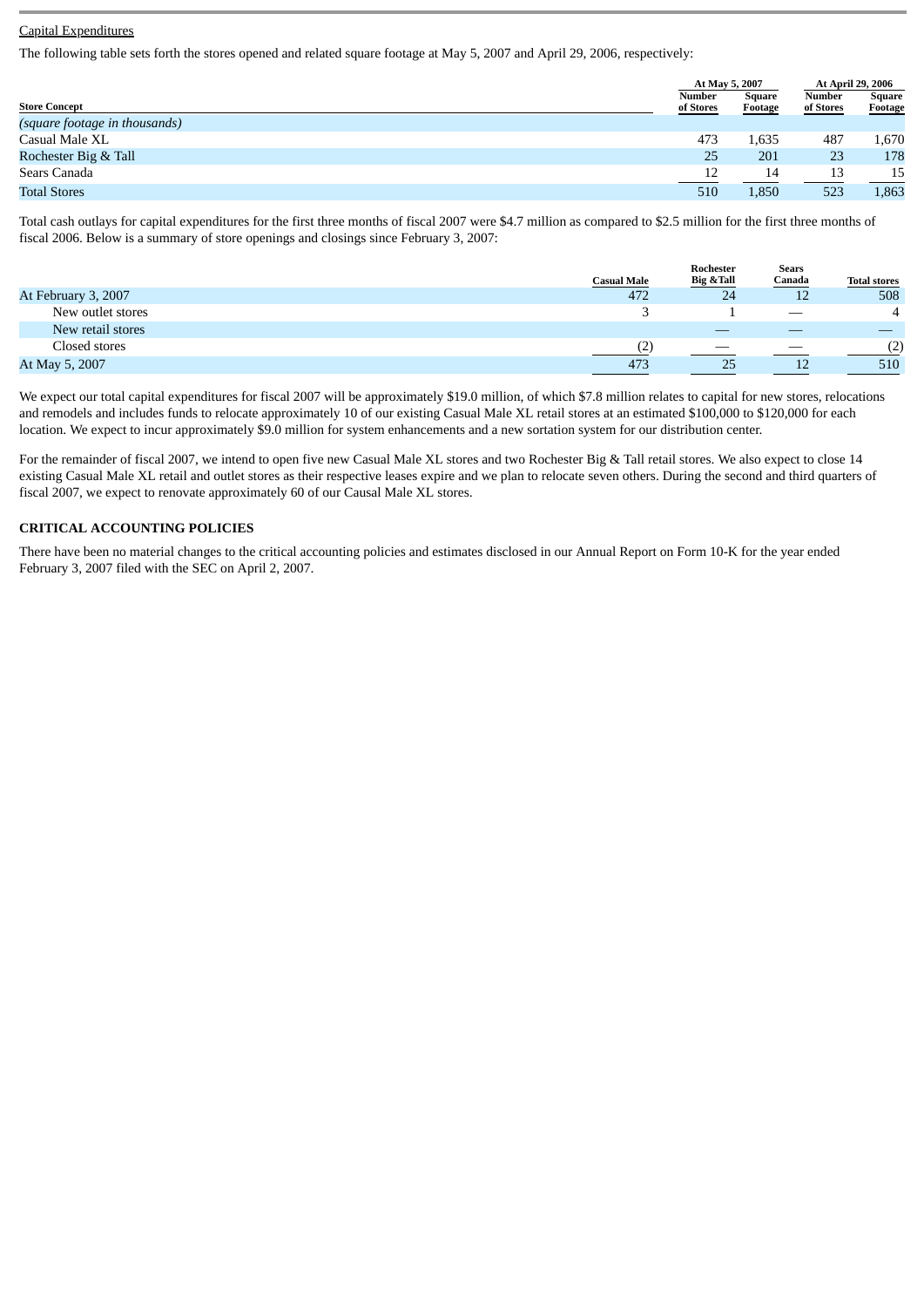#### **Item 3. Quantitative and Qualitative Disclosures About Market Risk.**

In the normal course of business, our financial position and results of operations are routinely subject to a variety of risks, including market risk associated with interest rate movements on borrowings and foreign currency fluctuations. We regularly assess these risks and have established policies and business practices to protect against the adverse effects of these and other potential exposures.

#### Interest Rates

We utilize cash from operations and from our Credit Facility to fund our working capital needs. Our Credit Facility is not used for trading or speculative purposes. In addition, we have available letters of credit as sources of financing for our working capital requirements. Borrowings under the Credit Facility, which expires October 29, 2008, bear interest at variable rates based on Bank of America's prime rate or the London Interbank Offering Rate ("LIBOR"). At May 5, 2007, the interest rate on our prime based borrowings was 8.25%. Approximately \$44.0 million of our outstanding borrowings were in LIBOR contracts with an interest rate 6.32%. Based upon a sensitivity analysis as of May 5, 2007, assuming average outstanding borrowing during the first quarter of fiscal 2007 of \$43.2 million, a 50 basis point increase in interest rates would have resulted in a potential increase in interest expense of approximately \$231,000.

## Foreign Currency

Our Sears Canada store locations conduct business in Canadian dollars and our Rochester Big & Tall Clothing store located in London, England conducts business in British pounds. If the value of the Canadian dollar or the British pound against the U.S. dollar weakens, the revenues and earnings of these stores will be reduced when they are translated to U.S. dollars. Also, the value of these assets to U.S. dollars may decline. As of May 5, 2007, sales from our Sears Canada stores and our London Rochester Big & Tall store were immaterial to consolidated sales. As such, we believe that movement in foreign currency exchange rates will not have a material adverse affect on our financial position or results of operations.

## **Item 4. Controls and Procedures.**

## Evaluation of Disclosure Controls and Procedures

As required by Rule 13a-15 under the Securities Exchange Act of 1934, as amended (the "Exchange Act"), our management, under the supervision and with the participation of our Chief Executive Officer and Chief Financial Officer, evaluated the effectiveness of our disclosure controls and procedures (as defined in Rules 13a-15(e) and 15d-15(e) under the Exchange Act) as of May 5, 2007. Disclosure controls and procedures include, without limitation, controls and procedures designed to ensure that information required to be disclosed by a company in the reports that it files or submits under the Exchange Act is accumulated and communicated to the company's management, including its principal executive and principal financial officers, as appropriate to allow timely decisions regarding required disclosure. Management recognizes that any controls and procedures, no matter how well designed and operated, can provide only reasonable assurance of achieving their objectives and management necessarily applies its judgment in evaluating the cost-benefit relationship of possible controls and procedures. Based on this evaluation, our Chief Executive Officer and Chief Financial Officer concluded that, as of May 5, 2007, our disclosure controls and procedures were effective, in that they provide reasonable assurance that information required to be disclosed by us in the reports that we file or submit under the Exchange Act is recorded, processed, summarized and reported within the time periods specified in the SEC's rules and forms.

## Changes in Internal Control over Financial Reporting

No change in our internal control over financial reporting (as defined in Rules 13a-15(f) and 15d-15(f) under the Exchange Act) occurred during the quarter ended May 5, 2007 that has materially affected, or is reasonably likely to materially affect, our internal control over financial reporting.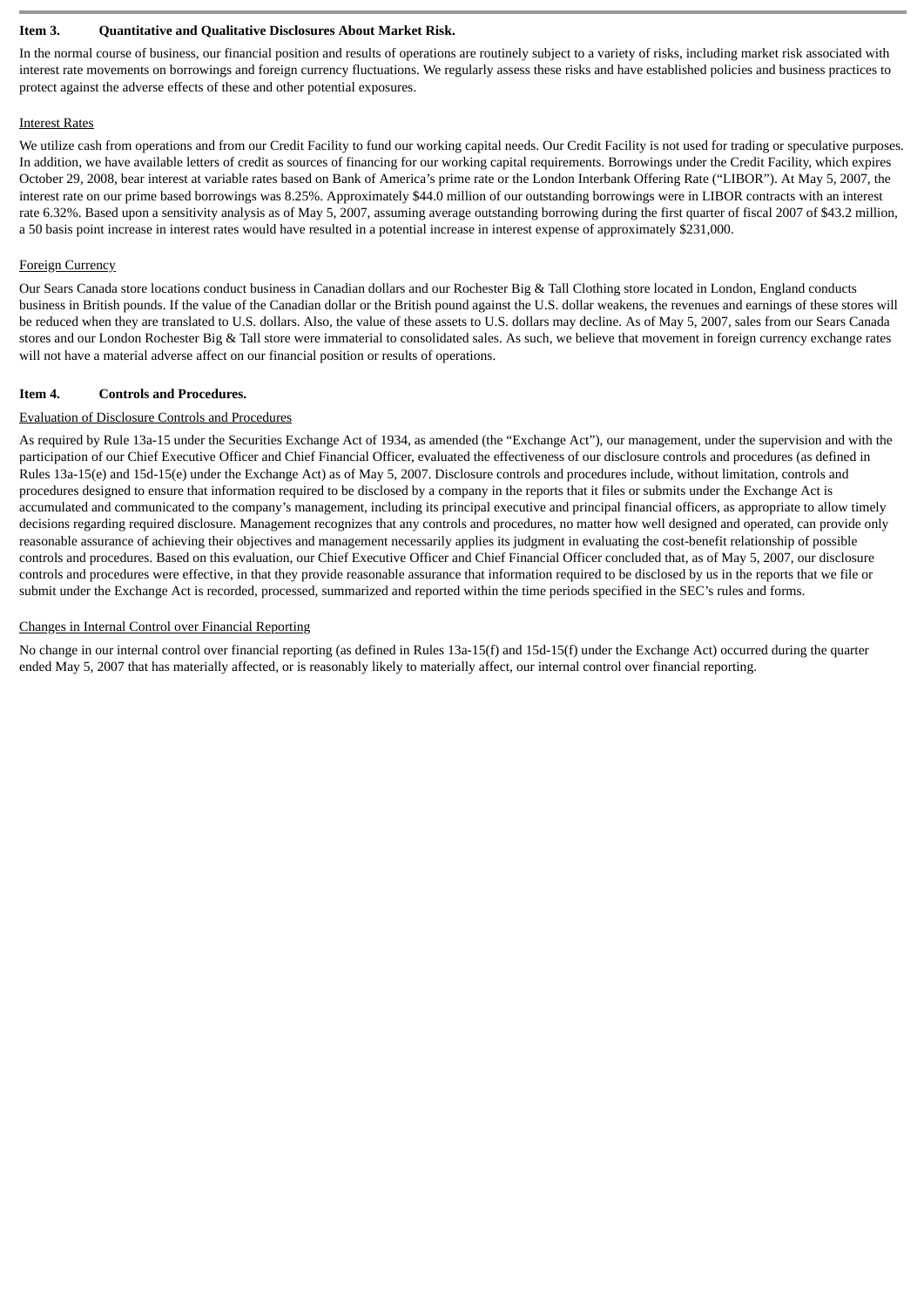#### **PART II. OTHER INFORMATION**

## **Item 1. Legal Proceedings.**

We are subject to various legal proceedings and claims that may arise in the ordinary course of business. We believe that the resolution of these matters will not have an adverse impact on our results of operations or our financial position.

## **Item 1A. Risk Factors.**

There have been no material changes to the risk factors as previously disclosed in Part I, Item 1A ("Risk Factors") of our Annual Report on Form 10-K for the year ended February 3, 2007 filed with the SEC on April 2, 2007.

## **Item 2. Unregistered Sales of Equity Securities and Use of Proceeds.**

## (c) Issuer Purchases of Equity Securities

The following is a summary of our share repurchase activity for the three months ended May 5, 2007:

|                                  | (b)<br>(a)                  |  |                      |                         | (d)             |                         |
|----------------------------------|-----------------------------|--|----------------------|-------------------------|-----------------|-------------------------|
|                                  |                             |  |                      | <b>Total Number of</b>  |                 | <b>Maximum Number</b>   |
|                                  |                             |  |                      | <b>Shares</b>           | (or Approximate |                         |
|                                  |                             |  |                      | <b>Purchased as</b>     |                 | Dollar Value) of        |
|                                  |                             |  |                      | <b>Part of Publicly</b> |                 | <b>Shares that May</b>  |
|                                  | <b>Total Number of</b>      |  | <b>Average Price</b> | Announced               |                 | <b>Yet Be Purchased</b> |
| Period                           | <b>Shares Purchased (1)</b> |  | Paid per Share       | Plan(2)                 |                 | Under the Plan (2)      |
| February 4, 2007 – March 3, 2007 | 2,064,097                   |  | 12.58                | 2,064,097               |                 | 46,960,686              |
| March 4, 2007 - April 7, 2007    | 566.833                     |  | 12.42                | 566,833                 |                 | 39,916,169              |
| April 8, 2007 – May 5, 2007      | 460,812                     |  | 11.55                | 460,812                 |                 | 34,591,329              |
| Total                            | 3,091,742                   |  | 12.40                | 3,091,742               |                 | 34,591,329              |

(1) Share repurchases under the program were made pursuant to open-market purchases.

(2) On December 18, 2006, we publicly announced a \$75 million stock repurchase program. The program will expire on December 31, 2007 but may be terminated earlier at any time without prior notice.

## **Item 3. Defaults Upon Senior Securities.**

None.

#### **Item 4. Submission of Matters to a Vote of Security Holders.**

None.

## **Item 5. Other Information.**

None.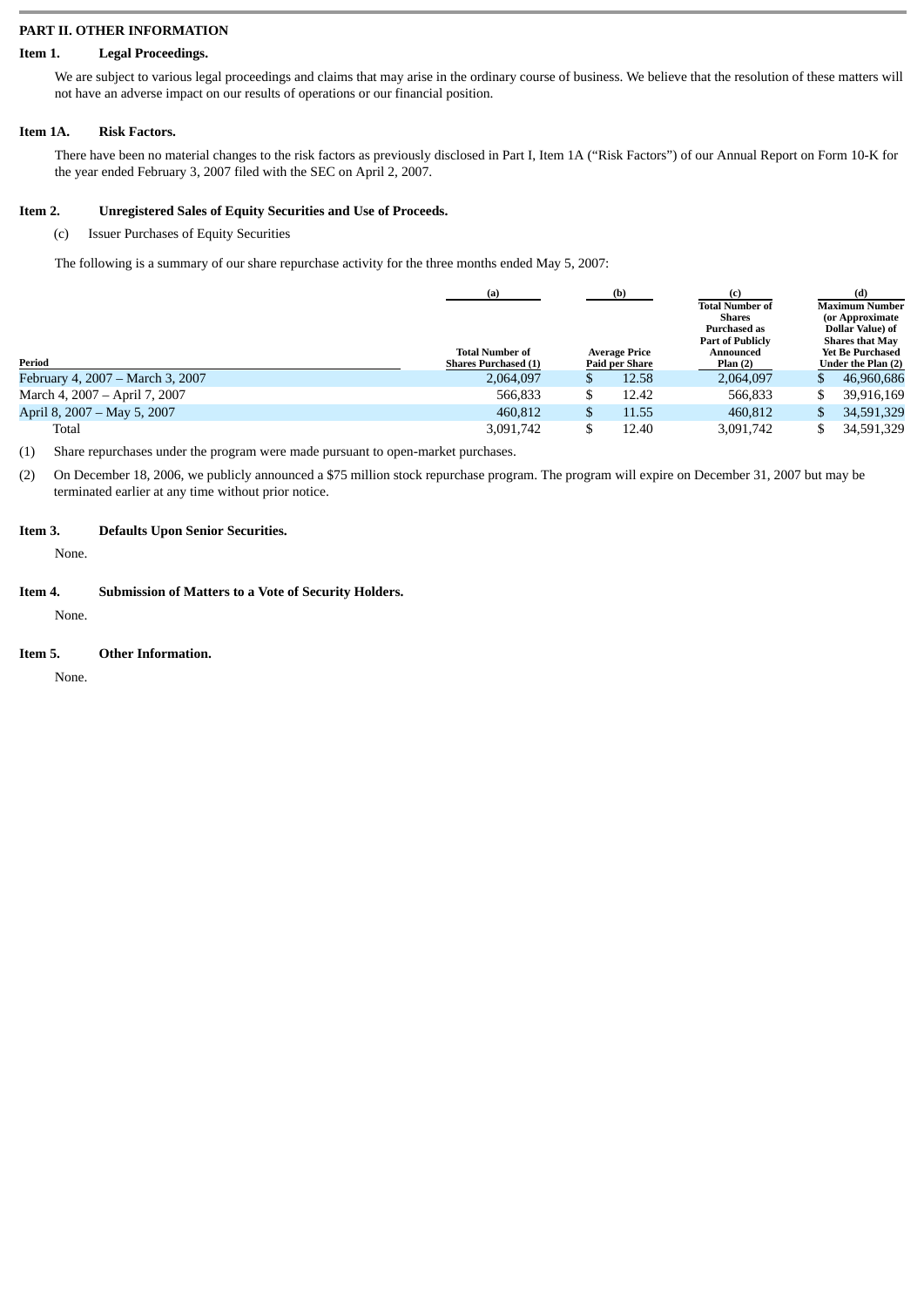#### **Item 6. Exhibits.**

- 31.1 Certification of the Chief Executive Officer of the Company pursuant to Rule 13a-14(a) under the Securities Exchange Act of 1934.
- 31.2 Certification of the Chief Financial Officer of the Company pursuant to Rule 13a-14(a) under the Securities Exchange Act of 1934.
- 32.1 Certification of Chief Executive Officer pursuant to 18 U.S.C. Section 1350, as adopted pursuant to Section 906 of the Sarbanes-Oxley Act of 2002.
- 32.2 Certification of Chief Financial Officer pursuant to 18 U.S.C. Section 1350, as adopted pursuant to Section 906 of the Sarbanes-Oxley Act of 2002.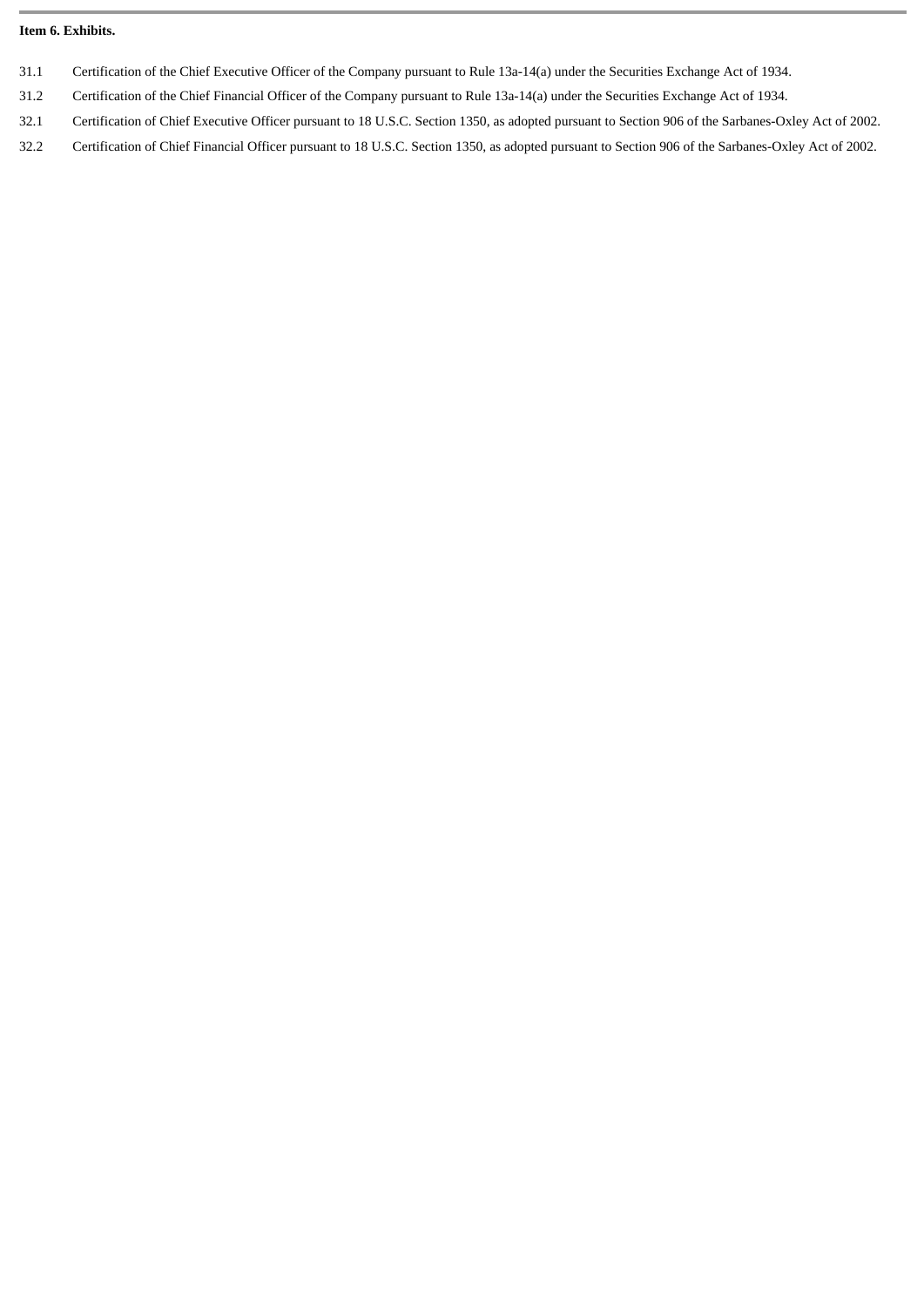SIGNATURES

Pursuant to the requirements of the Securities Exchange Act of 1934, the Registrant has duly caused this report to be signed on its behalf by the undersigned thereunto duly authorized.

## CASUAL MALE RETAIL GROUP, INC.

Date: May 25, 2007 By: /S/ SHERI A. KNIGHT

Sheri A. Knight Senior Vice President of Finance and Corporate Controller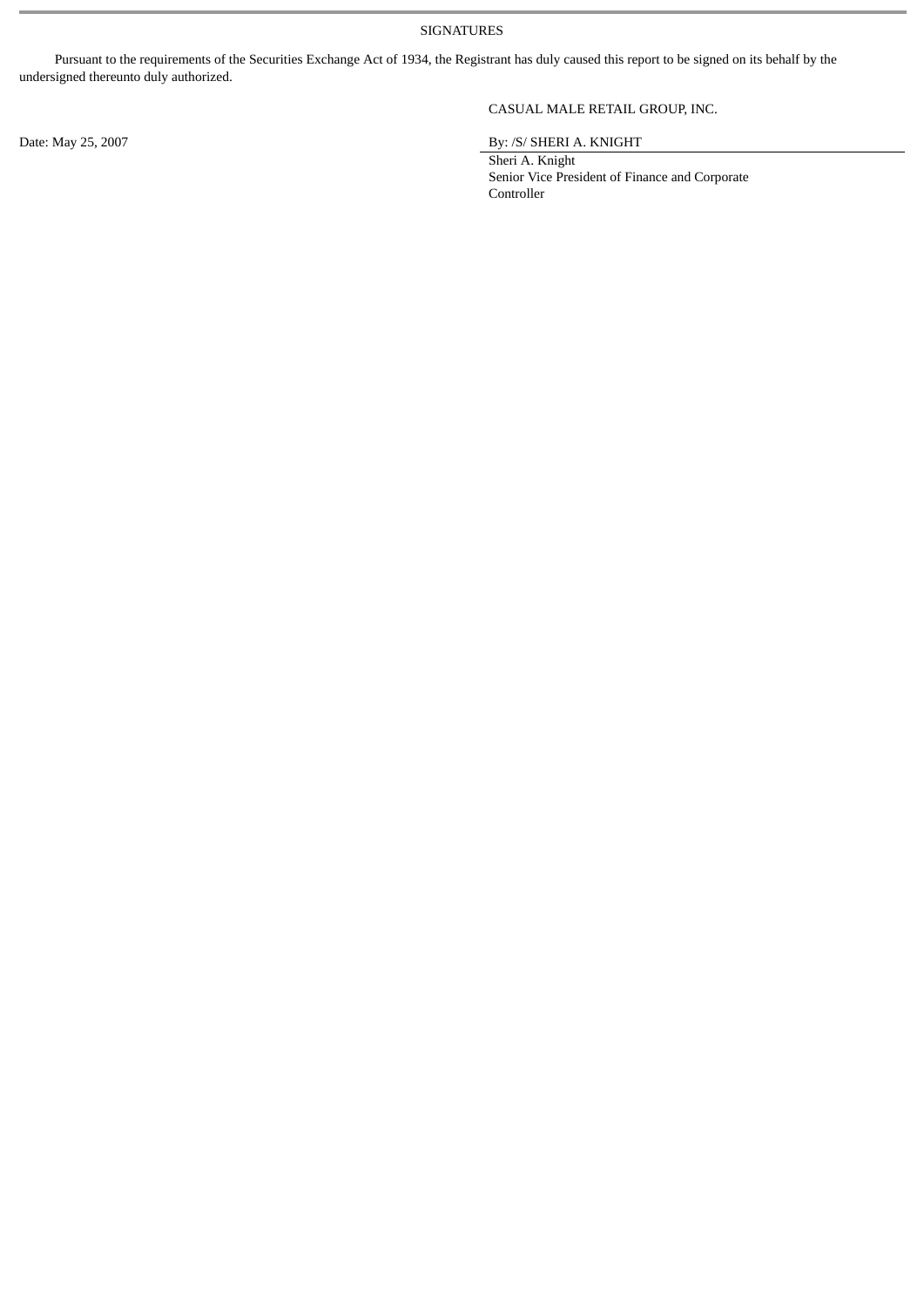#### **CERTIFICATION**

I, David A. Levin, certify that:

- 1. I have reviewed this quarterly report on Form 10-Q of Casual Male Retail Group, Inc.;
- 2. Based on my knowledge, this report does not contain any untrue statement of a material fact or omit to state a material fact necessary to make the statements made, in light of the circumstances under which such statements were made, not misleading with respect to the period covered by this report;
- 3. Based on my knowledge, the financial statements, and other financial information included in this report, fairly present in all material respects the financial condition, results of operations and cash flows of the registrant as of, and for, the periods presented in this report;
- 4. The registrant's other certifying officer(s) and I are responsible for establishing and maintaining disclosure controls and procedures (as defined in Exchange Act Rules 13a-15(e) and 15d-15(e)) and internal control over financial reporting (as defined in Exchange Act Rules 13a-15(f) and 15d-15(f)) for the registrant and have:
	- a) Designed such disclosure controls and procedures, or caused such disclosure controls and procedures to be designed under our supervision, to ensure that material information relating to the registrant, including its consolidated subsidiaries, is made known to us by others within those entities, particularly during the period in which this report is being prepared;
	- b) Designed such internal control over financial reporting, or caused such internal control over financial reporting to be designed under our supervision, to provide reasonable assurance regarding the reliability of financial reporting and the preparation of financial statements for external purposes in accordance with generally accepted accounting principles;
	- c) Evaluated the effectiveness of the registrant's disclosure controls and procedures and presented in this report our conclusions about the effectiveness of the disclosure controls and procedures, as of the end of the period covered by this report based on such evaluation; and
	- d) Disclosed in this report any change in the registrant's internal control over financial reporting that occurred during the registrant's most recent fiscal quarter (the registrant's fourth fiscal quarter in the case of an annual report) that has materially affected, or is reasonably likely to materially affect, the registrant's internal control over financial reporting; and
- 5. The registrant's other certifying officer(s) and I have disclosed, based on our most recent evaluation of internal control over financial reporting, to the registrant's auditors and the audit committee of the registrant's board of directors (or persons performing the equivalent functions):
	- a) All significant deficiencies and material weaknesses in the design or operation of internal control over financial reporting which are reasonably likely to adversely affect the registrant's ability to record, process, summarize and report financial information; and
	- b) Any fraud, whether or not material, that involves management or other employees who have a significant role in the registrant's internal control over financial reporting.

Date: May 25, 2007

/s/ DAVID A. LEVIN David A. Levin

Chief Executive Officer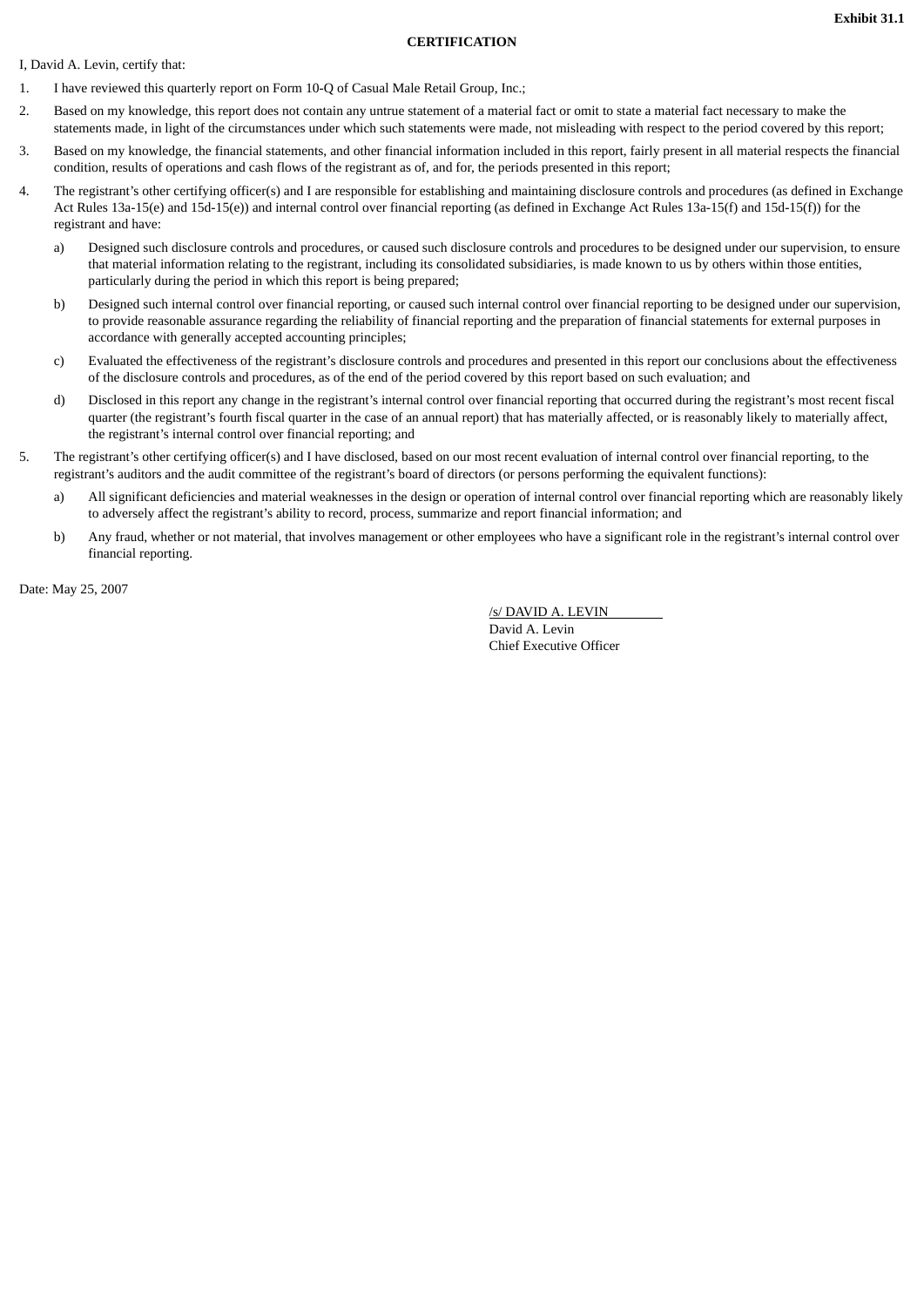#### **CERTIFICATION**

I, Dennis R. Hernreich, certify that:

- 1. I have reviewed this quarterly report on Form 10-Q of Casual Male Retail Group, Inc.;
- 2. Based on my knowledge, this report does not contain any untrue statement of a material fact or omit to state a material fact necessary to make the statements made, in light of the circumstances under which such statements were made, not misleading with respect to the period covered by this report;
- 3. Based on my knowledge, the financial statements, and other financial information included in this report, fairly present in all material respects the financial condition, results of operations and cash flows of the registrant as of, and for, the periods presented in this report;
- 4. The registrant's other certifying officer(s) and I are responsible for establishing and maintaining disclosure controls and procedures (as defined in Exchange Act Rules 13a-15(e) and 15d-15(e)) and internal control over financial reporting (as defined in Exchange Act Rules 13a-15(f) and 15d-15(f)) for the registrant and have:
	- a) Designed such disclosure controls and procedures, or caused such disclosure controls and procedures to be designed under our supervision, to ensure that material information relating to the registrant, including its consolidated subsidiaries, is made known to us by others within those entities, particularly during the period in which this report is being prepared;
	- b) Designed such internal control over financial reporting, or caused such internal control over financial reporting to be designed under our supervision, to provide reasonable assurance regarding the reliability of financial reporting and the preparation of financial statements for external purposes in accordance with generally accepted accounting principles;
	- c) Evaluated the effectiveness of the registrant's disclosure controls and procedures and presented in this report our conclusions about the effectiveness of the disclosure controls and procedures, as of the end of the period covered by this report based on such evaluation; and
	- d) Disclosed in this report any change in the registrant's internal control over financial reporting that occurred during the registrant's most recent fiscal quarter (the registrant's fourth fiscal quarter in the case of an annual report) that has materially affected, or is reasonably likely to materially affect, the registrant's internal control over financial reporting; and
- 5. The registrant's other certifying officer(s) and I have disclosed, based on our most recent evaluation of internal control over financial reporting, to the registrant's auditors and the audit committee of the registrant's board of directors (or persons performing the equivalent functions):
	- a) All significant deficiencies and material weaknesses in the design or operation of internal control over financial reporting which are reasonably likely to adversely affect the registrant's ability to record, process, summarize and report financial information; and
	- b) Any fraud, whether or not material, that involves management or other employees who have a significant role in the registrant's internal control over financial reporting.

Date: May 25, 2007

/s/ DENNIS R. HERNREICH

Dennis R. Hernreich Chief Financial Officer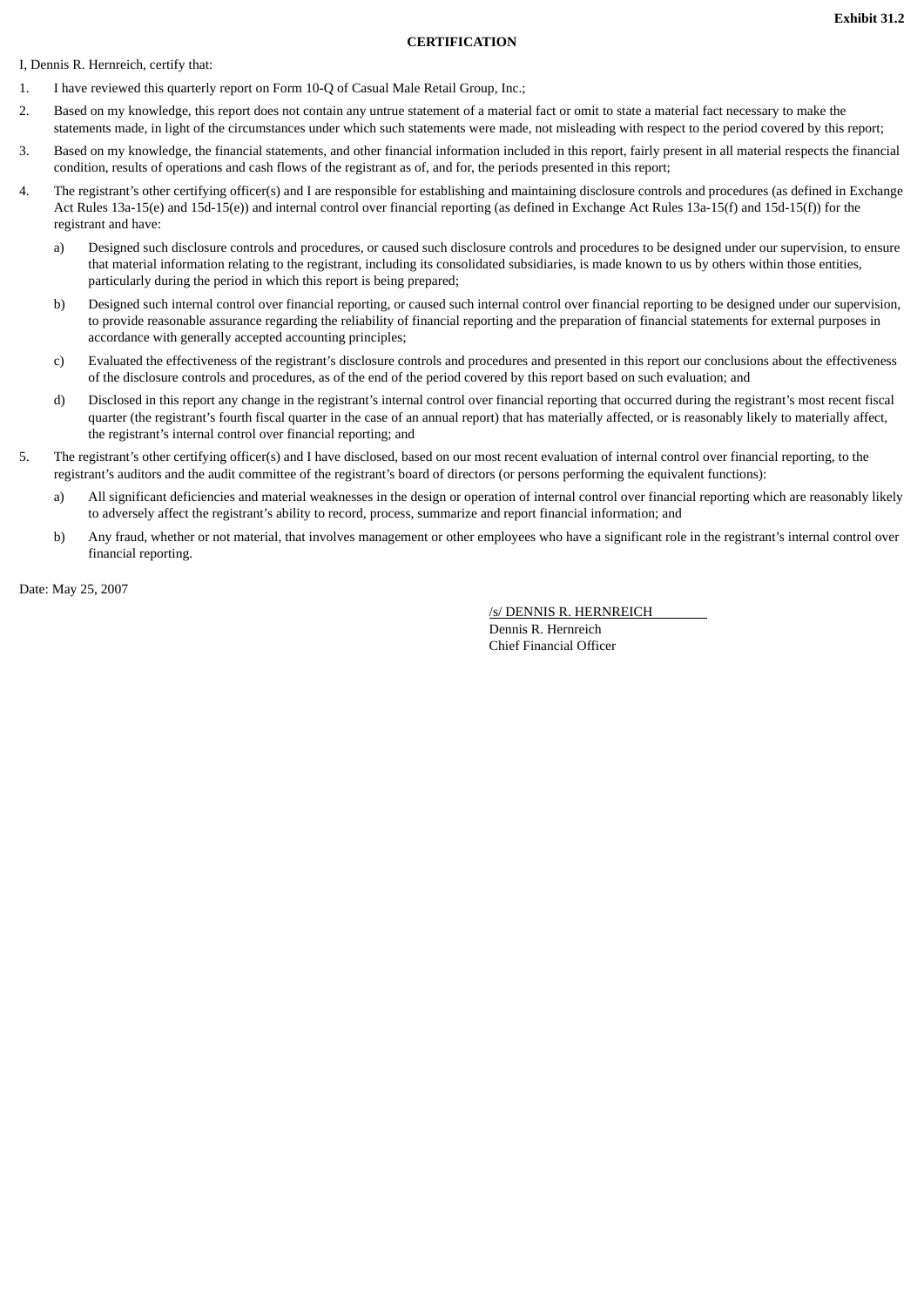#### **CERTIFICATION PURSUANT TO 18 U.S.C. SECTION 1350, AS ADOPTED PURSUANT TO SECTION 906 OF THE SARBANES-OXLEY ACT OF 2002**

In connection with the Quarterly Report on Form 10-Q of Casual Male Retail Group, Inc. (the "Company") for the period ended May 5, 2007, as filed with the Securities and Exchange Commission on the date hereof (the "Report"), I, David A. Levin, Chief Executive Officer of the Company, certify pursuant to 18 U.S.C. § 1350, as adopted pursuant to § 906 of the Sarbanes-Oxley Act of 2002, that:

- (1) The Report fully complies with the requirements of section 13(a) or 15(d) of the Securities Exchange Act of 1934, as amended (the "Exchange Act"); and
- (2) The information contained in the Report fairly presents, in all material respects, the financial condition and results of operations of the Company.

This certification is being furnished as an exhibit to the Report pursuant to 18 U.S.C. Section 1350, as adopted pursuant to Section 906 of the Sarbanes-Oxley Act of 2002, and shall not be deemed "filed" for purposes of Section 18 of the Exchange Act, or otherwise subject to the liability of that section. This certification will not be deemed to be incorporated by reference into any filing under the Securities Act of 1933, as amended, or the Exchange Act, regardless of any general incorporation language in such filing, except to the extent that the Company specifically incorporates this certification by reference.

Dated: May 25, 2007 */s/ DAVID A. LEVIN* 

David A. Levin Chief Executive Officer

*A signed original of this written statement required by Section 906, or other document authenticating, acknowledging, or otherwise adopting the signature that appears in typed form within the electronic version of this written statement required by Section 906, has been provided to the Company and will be retained by the Company and furnished to the Securities and Exchange Commission or its staff upon request.*